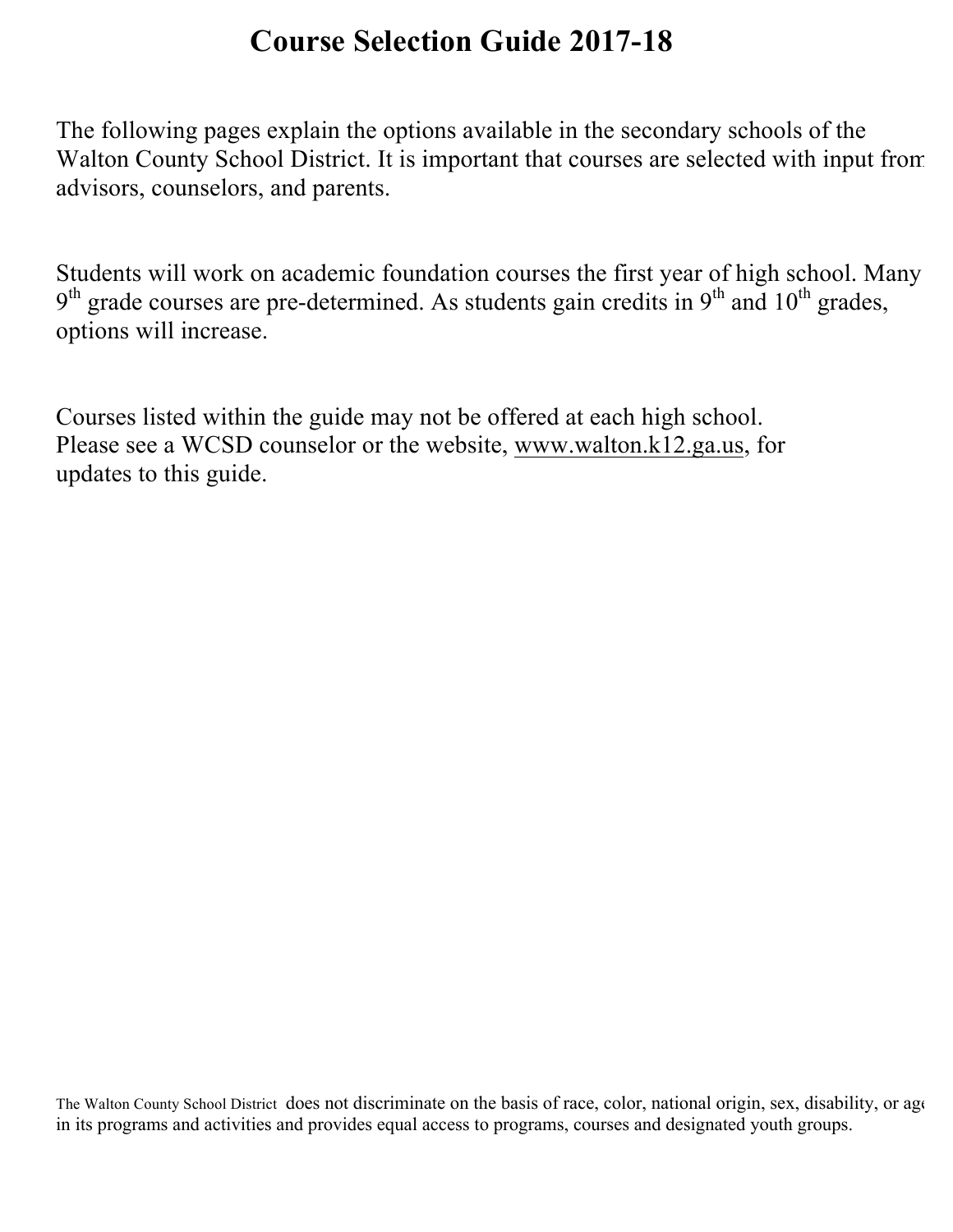# **REQUIREMENTS FOR GRADUATION FOR STUDENTS WHO ENTER 9TH GRADE IN 2012-13 and thereafter**

| <b>English</b> (includes $9th$ grade Literature/Composition, American Literature/Composition                                                                                                                                                                                                                                                                                                                                                                                                                                                                                           |                |
|----------------------------------------------------------------------------------------------------------------------------------------------------------------------------------------------------------------------------------------------------------------------------------------------------------------------------------------------------------------------------------------------------------------------------------------------------------------------------------------------------------------------------------------------------------------------------------------|----------------|
| and 2 more English Language Arts courses                                                                                                                                                                                                                                                                                                                                                                                                                                                                                                                                               | 4              |
| *Math (includes Algebra I, Geometry, Algebra II and a 4 <sup>th</sup> math)                                                                                                                                                                                                                                                                                                                                                                                                                                                                                                            | $\overline{4}$ |
| Science (includes Biology, Chemistry, Physics and a 4 <sup>th</sup> science)                                                                                                                                                                                                                                                                                                                                                                                                                                                                                                           | 4              |
| Social Studies (includes United States History, World History, Government, and                                                                                                                                                                                                                                                                                                                                                                                                                                                                                                         |                |
| Economics)                                                                                                                                                                                                                                                                                                                                                                                                                                                                                                                                                                             | 4              |
| <b>Health/Physical Education</b>                                                                                                                                                                                                                                                                                                                                                                                                                                                                                                                                                       |                |
| <b>CTAE, World Language, and/or Fine Arts</b>                                                                                                                                                                                                                                                                                                                                                                                                                                                                                                                                          |                |
| CTAE: Students may earn three units of credit in a coherent sequence of CTAE courses<br>through a self-selected pathway.<br>World Language: All students are encouraged to earn two units of credit in the same<br>World Language. Some Computer Science courses satisfy world language credits.<br>Students planning to enter or transfer into a University System of Georgia institution or<br>other post-secondary institution must take two units of the same World Language.<br>Technical College System of Georgia institutions do not require World Language for<br>admissions. |                |
| Fine Arts: Electives may be selected from courses in fine arts.                                                                                                                                                                                                                                                                                                                                                                                                                                                                                                                        | 4              |
| <b>Electives</b>                                                                                                                                                                                                                                                                                                                                                                                                                                                                                                                                                                       | 7              |
| <b>TOTAL UNITS (minimum)</b>                                                                                                                                                                                                                                                                                                                                                                                                                                                                                                                                                           | 28             |

**\*Students entering 9th grade prior to 2012-13 have the same requirements for graduation except in the area of math. The math course names and content are slightly different for students who entered 9th grade between 2008 and 2015.** 

## **Testing Requirements**

End of Course exams are required for Biology, 9<sup>th</sup> Grade Literature, American Literature, US History, Economics, Algebra I, and Geometry. The End of Course exam score counts 20% toward the course grade.

## **Student Athletes and the National Collegiate Athletic Association (NCAA), National Association of Intercollegiate Athletics (NAIA)**

Strict regulations regarding academic course credit apply to student athletes who may have an athletic college scholarship in their future. NCAA and NAIA rules require that core courses are academic, four-year college-preparatory courses. Credit recovery programs are not generally acceptable. NCAA and NAIA eligibility requirements differ from the graduation requirements of Walton County Schools. Please review rules at www.ncaa.org and www.naia.org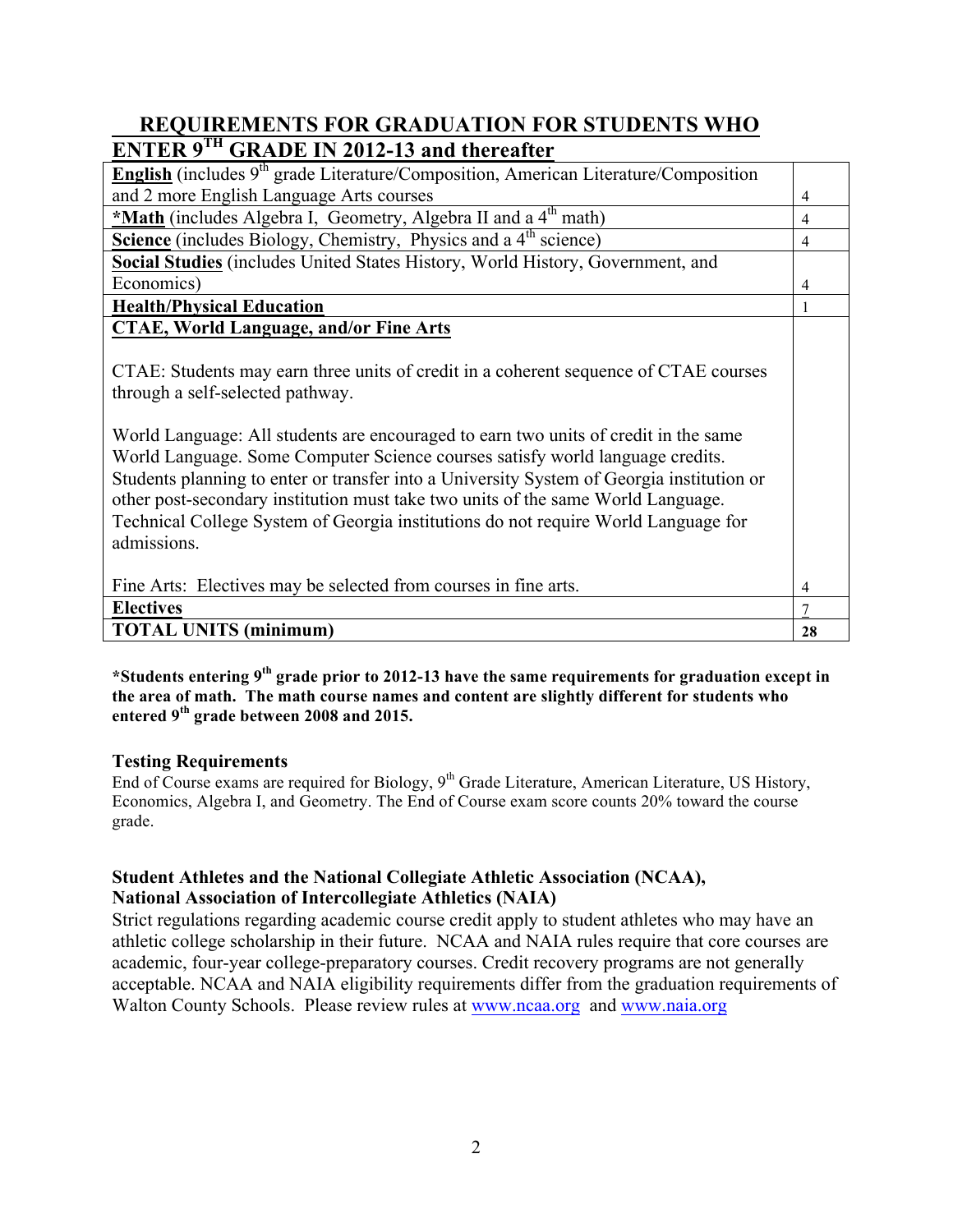# Course Descriptions

## **ENGLISH**

## **23.0610000 NINTH GRADE LITERATURE/COMPOSITION 23.0610050 ADVANCED NINTH GRADE LITERATURE/COMPOSITION**

Ninth Grade Lit/Comp integrates writing, grammar and usage, literature, speaking and listening; covers the writing process; the study of form in personal narratives, descriptions and expository papers and grammar for writing; includes reading a variety of multicultural literature and emphasizes oral and written response to literature and is based upon the Common Core Georgia Performance Standards. End of Course Test required.

## **23.0620000 10TH GRADE LITERATURE/COMPOSITION**

# **23.0620050 ADVANCED 10TH GRADE LITERATURE/COMPOSITION**

10<sup>TH</sup> Grade Literature/Composition develops attentive reading skills of both fiction and informational texts. Students distinguish between facts and extraneous details, recognize literary elements and make inferences based on textual evidence. The course covers characterization, plot, tone and other literary standards suggested by the Georgia Performance Common Core standards for this course.

## **23.0510000 AMERICAN LITERATURE/COMPOSITION**

## **23.0510050 ADVANCED AMERICAN LITERATURE/COMPOSITION**

American Literature/Composition offers opportunities to improve reading, writing,

speaking/listening and critical thinking skills through the study of American Literature; covers a variety of literary genres and multicultural writers in a chronological or thematic pattern; emphasizes developing control in expository writing (thesis support), moving toward precision in personal narrative, descriptive and persuasive writing and refining research skills; covers grammar, mechanics and usage. End of Course Test required.

## **23.0520000 British Literature/Composition**

## **23.0520050 Advanced British Literature/Composition**

## **23.0630000 WORLD LITERATURE/COMPOSITION**

## **23.0630050 ADVANCED WORLD LITERATURE/COMPOSITION**

This course features diverse readings from various periods and places, focusing on a thematic approach highlighting similarities among cultures. Reading and writing critically about literature comprise the primary modes of evaluation with ancillary emphases on writing with sources, correcting errors in usage and mechanics, as well as practicing personal and creative expression.

#### **23.0530000 ADVANCED PLACEMENT ENGLISH LANGUAGE AND COMPOSITION/AMERICAN LITERATURE**

#### **23.065000 ADVANCED PLACEMENT ENGLISH LITERATURE/COMPOSITION**

AP Literature appeals to the devoted student of literature who enjoys rigorous reading, thoughtful discussion, and sophisticated writing in relation to prose, poetry, and drama studied. Students will produce multiple in-class and out of class critical analyses. See related information in this planning guide regarding the AP program and requirements.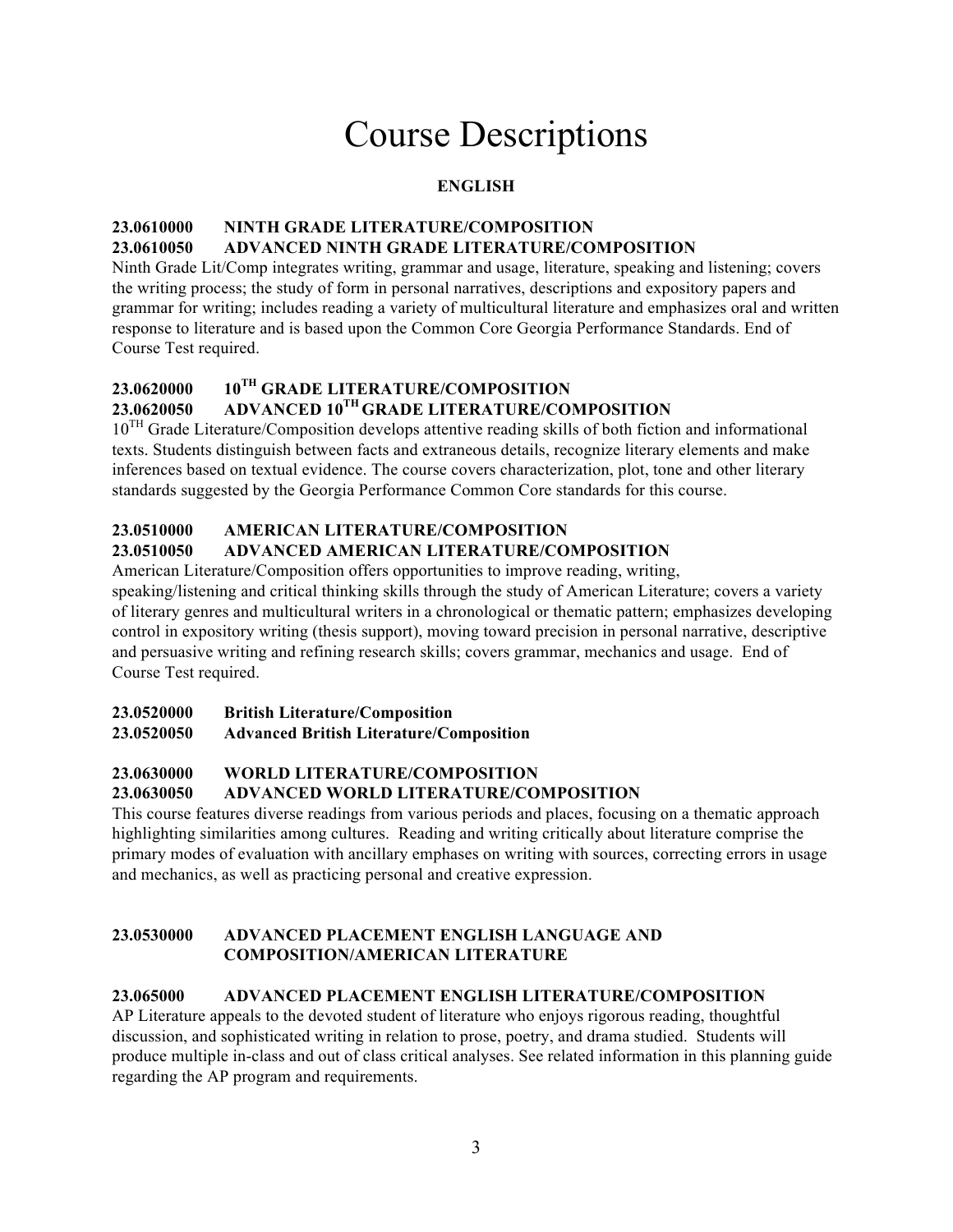#### **23.0670000 MULTICULTURAL LITERATURE/COMPOSITION**

#### **23.043000 ADVANCED PLACEMENT ENGLISH LANGUAGE/COMPOSITION**

AP Language conforms to the College Board requirements for the Advanced Placement literature and composition exam and covers study and practice of writing and the study of literature. AP Language stresses modes of discourse, assumptions underlying rhetorical strategies, connotation, metaphor, irony, syntax, and tone. Emphasizes writing critical analysis of literature and includes essays in exposition and argument, poetry, drama, prose fiction, and expository literature.

#### **NOTE: AP courses may require an application. See your counselor for more information.**

#### **23.0310000 WRITER'S WORKSHOP**

Provides opportunities to improve writing proficiency with emphasis on fluency, control, and style; emphasizes writing as a process with instruction in grammar, mechanics usage, and imaginative expression.

#### **23.03200000 JOURNALISM YEARBOOK I**

#### **II (23.0330000)**

## **III (23.0350000)**

#### **IV (23.0360000)**

Yearbook explores journalistic writing through analysis of magazine/book publication; concentrates on purpose, influences, structure, theme development and language use; covers news gatherings, ethics, copy writing, style, editing, and revising; also covers design and layout techniques, photography, and advertising skills. Application required.

#### **90.8231000 OCCUPATIONAL ENGLISH/LANGUAGE ARTS LEVEL I-IV**

#### **90.8232000**

#### **90.8233000**

**90.8234000**This course is designed to support students with the use of Life Skills English (LCCE Curriculum) for Basic English Grammar/Personal Social English.

| 55.0210000 | <b>COMMUNICATION SKILLS I ESOL</b> |
|------------|------------------------------------|
|            |                                    |

**55.0220000 COMMUNICATION SKILLS II**

**55.0230000 READING AND LISTENING IN THE CONTENT AREAS**

**55.0240000 ORAL COMMUNICATION IN THE CONTENT AREAS**

#### **55.0250000 WRITING IN THE CONTENT AREAS**

These courses are designed to support ESOL students. They are electives only for students needing skills within the context of each course.

#### **23.0910000 ENGLISH ESOL (English as a Second Language) I**

- **23.0920000 ENGLISH ESOL II**
- **23.0930000 ENGLISH ESOL III**
- **23.0940000 ENGLISH ESOL IV**

These courses are designed to support ESOL students. They can be core or elective classes for the ESOL student.

#### **See counselor or the current course directory for Move on When Ready course numbers.**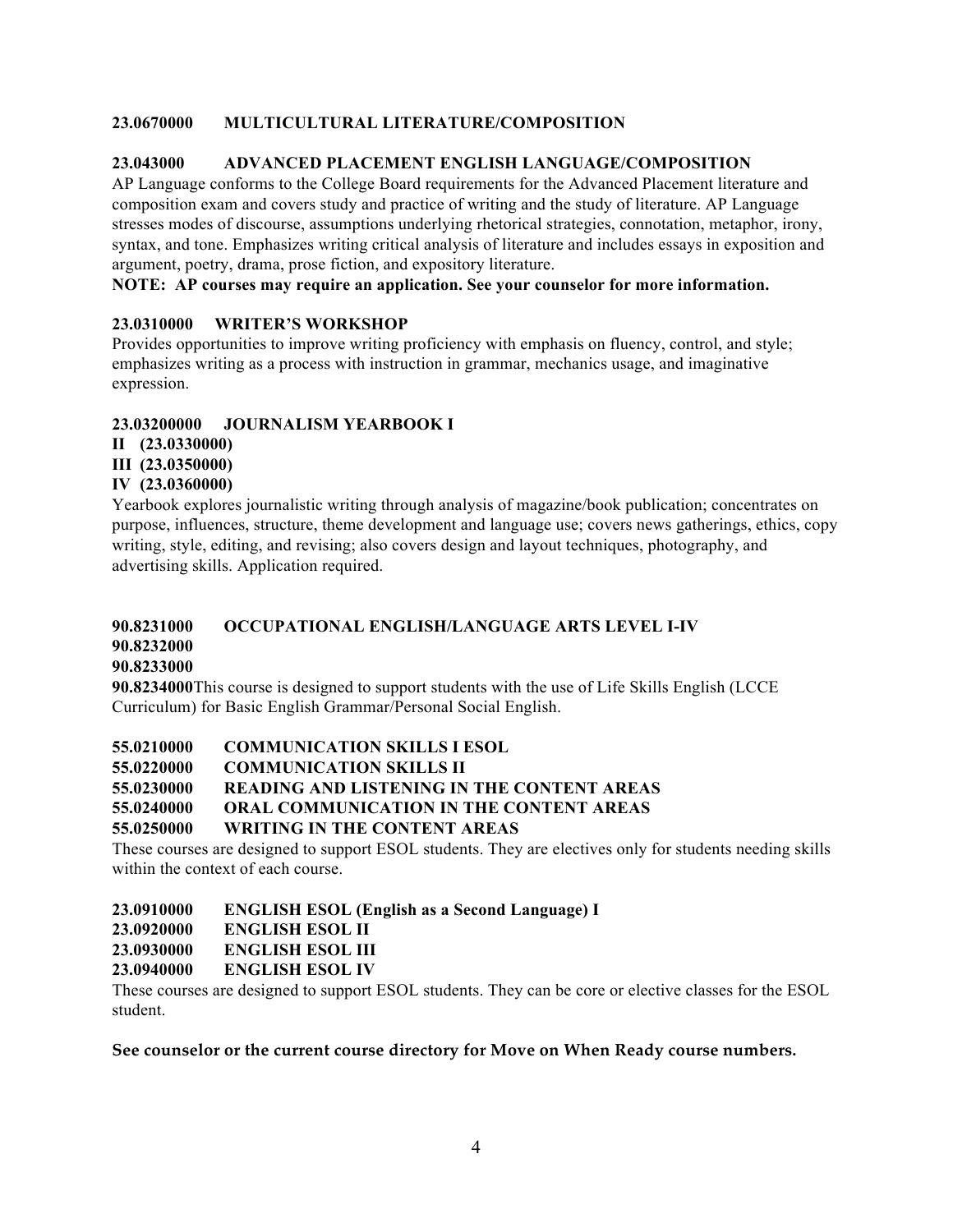#### **MATH**

|          | <b>Option 1</b>                  | <b>Option 2</b>                  | <b>Option 3</b>               |
|----------|----------------------------------|----------------------------------|-------------------------------|
| Grade 9  | 27.09900                         | 27.099400                        | 27.048100                     |
|          | <b>GSE Algebra I</b>             | <b>Accelerated GSE</b>           | <b>Foundations of Algebra</b> |
|          |                                  | <b>Algebra I/ Geometry A</b>     |                               |
| Grade 10 | 27.099100                        | 27.099500                        | 27.099000                     |
|          | <b>GSE Geometry</b>              | <b>Accelerated GSE</b>           | <b>GSE Algebra I</b>          |
|          |                                  | <b>Geometry B/ Algebra II</b>    | 27.041000                     |
|          |                                  |                                  | <b>GSE Algebra I Support</b>  |
|          |                                  |                                  |                               |
| Grade 11 | 27.099200                        | 27.09770000                      | 27.099100                     |
|          | <b>GSE Algebra II</b>            | <b>Accelerated GSE Pre-</b>      | <b>GSE Geometry</b>           |
|          |                                  | Calculus                         | 27.042000                     |
|          |                                  |                                  | <b>GSE Geometry Support</b>   |
| Grade 12 | 4 <sup>th</sup> Math Options, AP | 4 <sup>th</sup> Math Options, AP | 27.099200                     |
|          | <b>Courses, MOWR</b>             | <b>Courses, MOWR</b>             | <b>GSE Algebra II</b>         |
|          |                                  |                                  | 27.043000                     |
|          |                                  |                                  | <b>GSE Algebra II Support</b> |

#### **Flowchart for Students Entering 9th Grade in School Year 2012-13 or later**

#### **Fourth Math Options**

#### **27.08500 Advanced Mathematical Decision Making**

This course focuses on actively engaging students in the development of mathematical understanding by using manipulatives and a variety of representations, working independently and cooperatively to solve problems, estimating and computing efficiently, and conducting investigations and recording findings. This course is accepted for entrance to a limited number of post-secondary institutions and does not count toward the HOPE scholarship rigor requirement.

#### **27.08900 College Readiness Mathematics**

This course is designed for non-STEM major, college bound students who have successfully completed Algebra, Geometry and Algebra II. Standards focus on key content and practice standards to ensure that students will be ready for post-secondary math courses. This course is approved by the University System of Georgia and it meets the HOPE scholarship rigor requirement.

#### **27.09740 Pre-Calculus**

Pre-Calculus is a fourth math option which focuses on standards to prepare students for a more intense study of mathematics. The critical areas organized in eight units delve deeper into content from previous courses.

#### **27.087000 MATHEMATICS OF FINANCE**

This course is accepted for entrance to a limited number of post-secondary institutions and does not count toward the HOPE scholarship rigor requirement.

#### **27.0720000 ADVANCED PLACEMENT CALCULUS AB**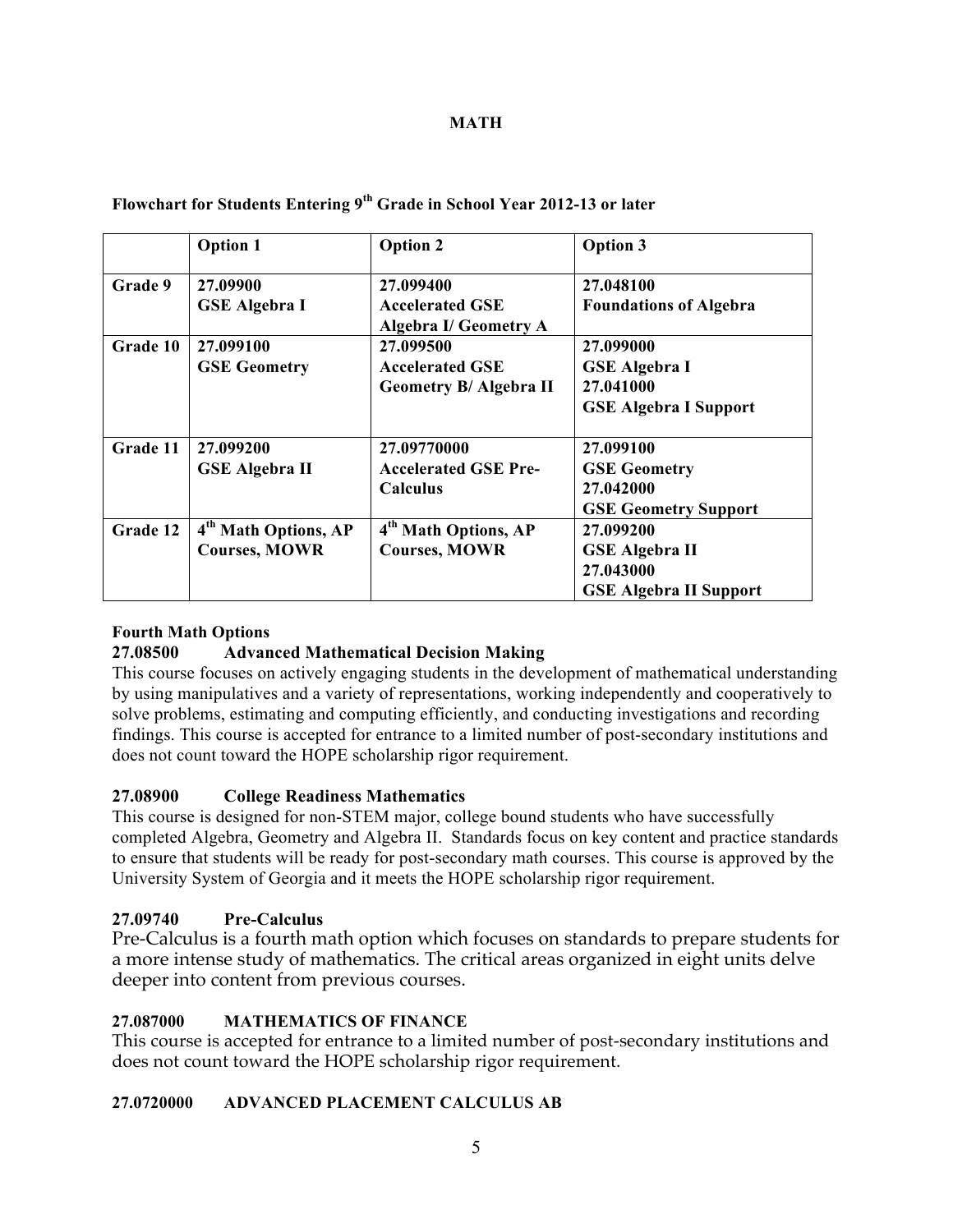#### **27.0730000 ADVANCED PLACEMENT CALCULUS BC**

AP Calculus follows the College Board syllabus for the AP Calculus AB/BC Examinations; covers properties of functions and graphs, limits, and continuity, differential calculus and integral calculus; includes vector functions, parametric equations, conversions, parametrically defined curves, tangent lines and sequences and series. See related information in this Planning Guide regarding the Advanced Placement Program.

#### **27.0740000 ADVANCED PLACEMENT STATISTICS**

AP Statistics follows the College Board syllabus for the AP Statistics Examination covering four major themes: exploratory analysis, planning a study, probability, statistical inference.

**NOTE: AP courses require an application. See your counselor for more information.**

**90.8271000 OCCUPATIONAL MATH/PERSONAL MANAGEMENT LEVELS 90.8272000 I-IV 90.8273000 90.8274000 This course is designed to support students with the use of Life Skills Math (LCCE Curriculum) for Personal Management.** 

**See counselor or the current course directory for Move on When Ready course numbers.**

#### **SCIENCE**

#### **26.0120000 BIOLOGY**

#### **26.0120050 ADVANCED BIOLOGY**

Biology introduces science process skills and laboratory safety, organization of living systems, biochemistry, continuity of life, organic variation, reproduction, genetics, classification, diversity of life forms, ecological relationships and reference and research skills. End of Course Test required.

#### **26.0140000 ADVANCED PLACEMENT BIOLOGY**

Advanced Placement Biology conforms to the College Board topics for the Advanced Placement Biology Examination; covers biological chemistry, cells, energy transformations, molecular genetics, heredity, evolution, taxonomy, the five kingdoms, and ecology. See related information in this Planning Guide regarding the Advanced Placement Program.

## **40.0510000 CHEMISTRY**

#### **40.0510010 ADVANCED CHEMISTRY**

Chemistry covers science process skills, units of chemistry, atoms and collections of atoms, periodicity and bonding, compounds and reactions, characteristics of states of matter, acid/base chemistry, chemical dynamics and equilibrium, and reference and research skills.

#### **40.0530000 ADVANCED PLACEMENT CHEMISTRY**

Advanced Placement Chemistry conforms to College Board topics for the Advanced Placement Chemistry Examination; covers atomic theory and structure, chemical bonding, nuclear chemistry, gases, liquids, solids, solutions, types of reactions, stoichiometry, equilibrium, kinetics and thermodynamics. See related information in this Planning Guide regarding the Advanced Placement Program.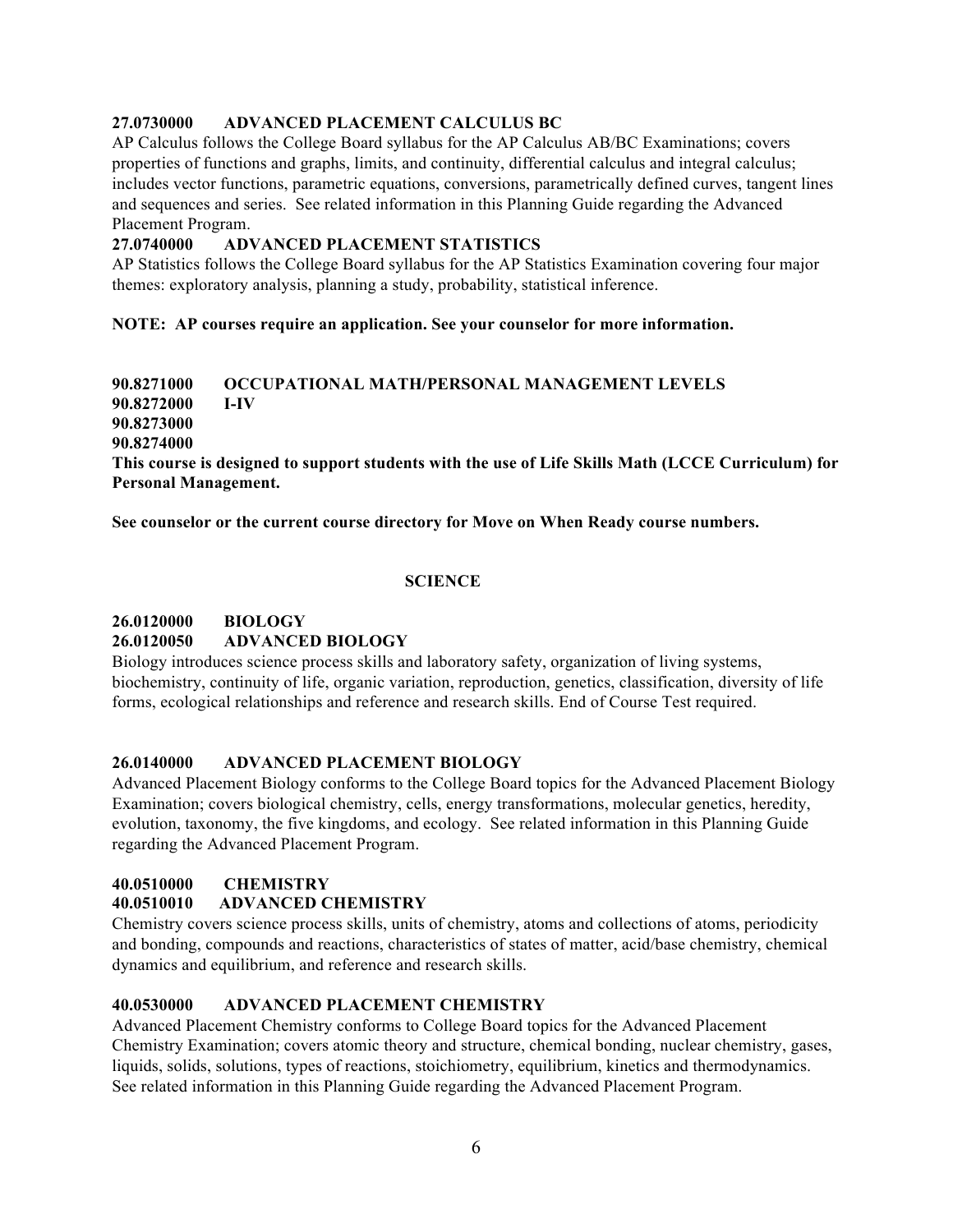#### **40.0810000 PHYSICS 40.0810030 ADVANCED PHYSICS**

Physics uses science process skills; covers basic mechanics (linear, motion, Newton's laws, static forces, circular and angular motion, conservation of momentum and energy, applications of basic mechanics), wave mechanics (general properties, sound, electrostatics, direct current, magnetism, alternating currents, applications of electricity), particle physics (quantum theory, subatomic and fundamental structure, applications of particle physics) and reference and research skills.

## **40.0830000 ADVANCED PLACEMENT PHYSICS**

Conforms to College Board topics for the AP Exam, Covers kinematics, Newton's Law of Motion, work, energy power, systems of particles, linear momentum, rotation, oscillations and gravitations, temperature and heat, and other topics related to physics.

#### **Guidance for Fourth Science Requirement**

Courses can be selected from academic science courses or from approved career technology courses that meet science standards. Courses can be used to meet both science and elective/PATHWAY requirements but they DO NOT earn two credits. Students cannot earn two credits for one course. Although these courses count toward WCSD graduation requirements, some courses may not meet college entrance requirements.

**The fourth science course can be taken during any year of high school, not necessarily the 4th year.** In addition to academic and AP science courses, the following list shows courses that can be used to meet the fourth science requirement.

## **CTAE COURSES APPROVED FOR 4TH SCIENCE CREDIT**

02.42100 Animal Science Technology/Biotechnology 02.42400 Veterinary Science 02.44100 Plant Science and Biotechnology 21.47200 Engineering Applications 20.41400 Food for Life 20.41810 Food Science 20.41710 Food & Nutrition through the Lifespan 01.46100 General Horticulture and Plant Science 25.44000 Essentials of Healthcare NOTE: Some of these may not meet college entrance requirements. Please see your counselor for more

## **26.0730000 HUMAN ANATOMY/PHYSIOLOGY**

information.

Human Anatomy/Physiology covers science process skills and laboratory safety, body organization, chemistry of life, cells and tissues, homeostasis, the skeletal system, the muscular system, the nervous system, the endocrine system, the circulatory system, the respiratory system, the digestive system, metabolism, the urinary system, the integumentary system and the reproduction system.

#### **26.0611000 ENVIRONMENTAL SCIENCE 26.0611050 ADV ENVIRONMENTAL SCIENCE**

This course covers science process skills and laboratory safety, parts of an ecosystem, energy flow, nutrient cycle, population changes, community relationships, adaptations to environment, natural ecosystems of Georgia, ecological succession, human population, endangered species, air pollution, water pollution, land use and conservation of resources.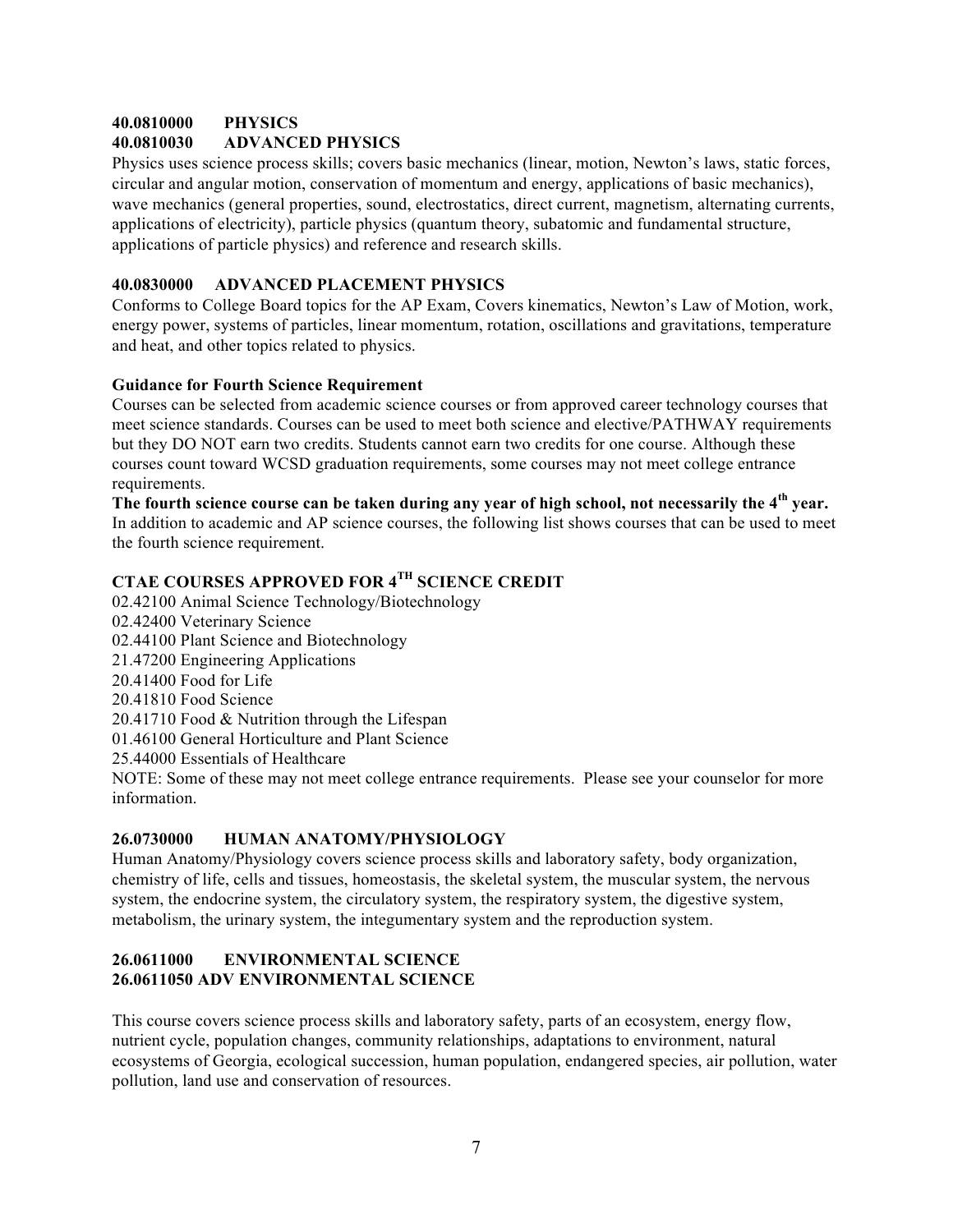#### **26.0620000 ADVANCED PLACEMENT ENVIRONMENTAL SCIENCE**

AP Environmental Science is designed to provide students with the scientific principles, concepts, and methodologies required to understand the interrelationships of the natural world, to identify and analyze environmental problems both natural and human-made, to evaluate risks associated with these problems, and to examine and to examine alternative solutions for resolving and/or preventing them.

#### **40.07100 OCEANOGRAPHY**

Students will recognize that the ocean is a dynamic system reflecting interactions among organisms, ecosystems, chemical cycles, and physical and geological processes, on land, in air, and in the oceans. Students will investigate oceanography concepts through experience in laboratories and fieldwork using the processes of inquiry.

#### **40.0640000 EARTH SYSTEMS**

This course develops the explanations of phenomena fundamental to the sciences of geology and physical geography, including the early history of the Earth, plate tectonics, landform evolution, the Earth's geologic record, weather and climate, and the history of life on Earth.

#### **40.0930000 FORENSIC SCIENCE**

The Forensic Science course is designed to build upon science concepts and to apply science to the investigation of crime scenes. It serves as a fourth year of science for graduation and may serve in selected Career Technology programs. Students will learn the scientific protocols for analyzing a crime scene, how to use chemical and physical separation methods to isolate and identify materials, how to analyze biological evidence and the criminal use of tools, including impressions from firearms, tool marks, arson, and explosive evidence.

**NOTE: AP courses may require an application. See your counselor for more information.**

## **90.8201000 OCCUPATIONAL LEISURE/HEALTH LEVELS I-IV**

**90.8202000 90.8203000**

#### **90.8204000**

This course is designed to assist students in making/planning appropriate leisure activities, practicing personal safety, wellness, accessing local government agencies, and transition to post-secondary living.

#### **See counselor or the current course directory for Move on When Ready course numbers.**

#### **SOCIAL STUDIES**

#### **45.0830000 WORLD HISTORY**

#### **45.0830050 ADVANCED WORLD HISTORY**

World History emphasizes the political, cultural, economic and social development and growth of civilizations; covers the development of change beginning with ancient civilizations, the emergence of nations through trade/communications, intellectual development, emergence of nation states, nations in conflict and the emerging of interdependence of nations in the twentieth century.

#### **45.0811000 ADVANCED PLACEMENT WORLD HISTORY**

Conforms to College Board topics for AP World Geography and includes study of cultural, political, social and economic history. Stresses research and writing skills.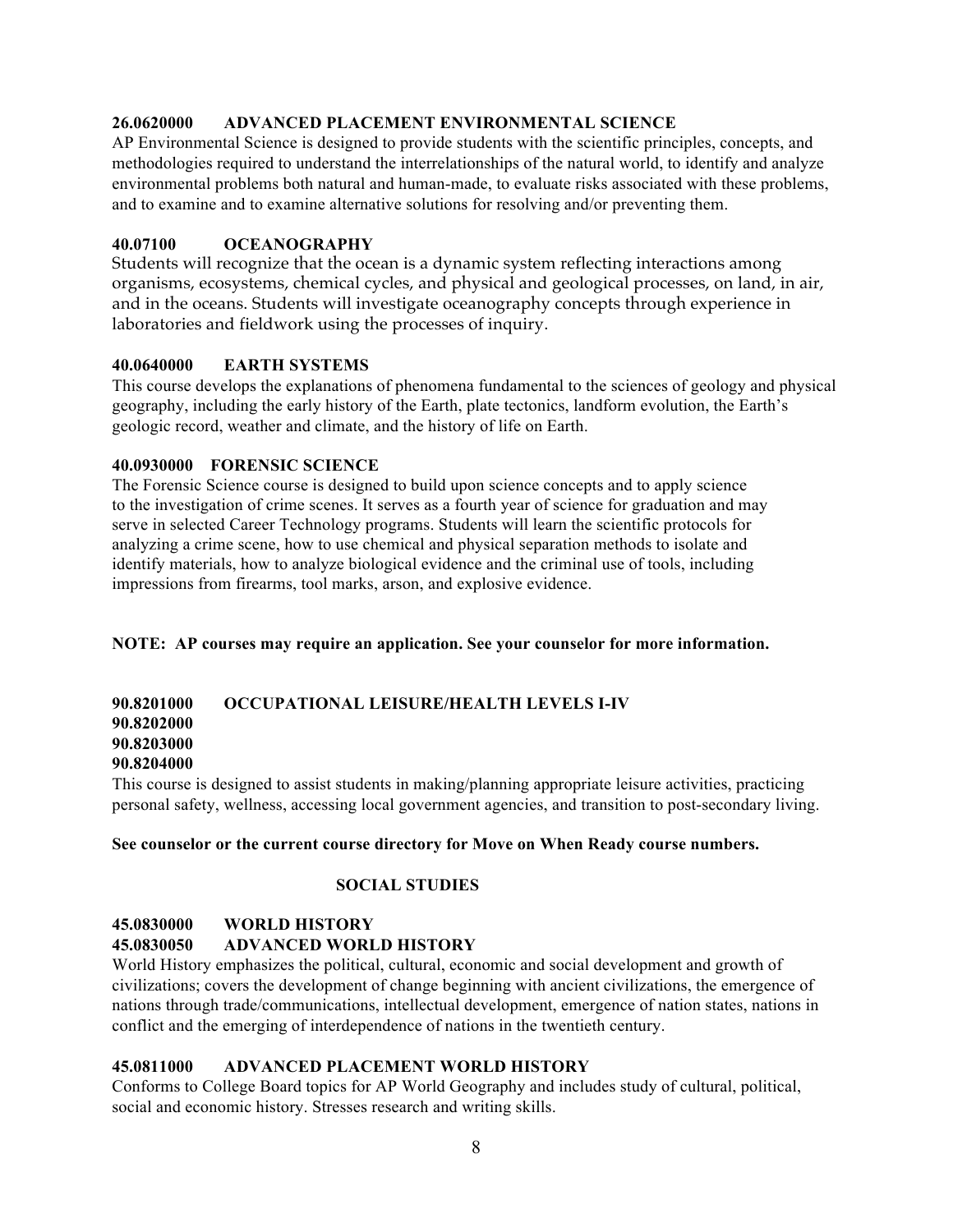#### **45.0810000 U. S. HISTORY**

#### **45.0810050 ADVANCED U. S. HISTORY**

United States History investigates the United States, its people, institutions and heritage; emphasizes political, cultural and social issues, the role of the United States as a world leader and the issues confronting the United States today. End of Course Test required.

#### **45.0820000 ADVANCED PLACEMENT U. S. HISTORY**

Advanced Placement U. S. History conforms to College Board topics for the Advanced Placement United States History Examination; covers discovery and settlement, colonial society, the American Revolution, Constitution and the New Republic, Age of Jefferson, Nationalism, sectionalism, territorial expansion, Civil War, Reconstruction, industrialization, Progressive Era, World War I, Depression, New Deal and World War II through the present. See related information in this Planning Guide regarding the Advanced Placement Program, and how this course is offered at each high school.

#### **45.0570000 GOVERNMENT**

#### **45.0570050 ADVANCED GOVERNMENT**

Government focuses on basic concepts and principles of the American political system, covers the structure and function of the American system of government, the roles and responsibilities of citizen participation in the political process, and the relationship of the individual to the law and legal system. The course stresses critical analysis of public issues, and integrates and reinforces social studies skills.

#### **45.0520000 ADVANCED PLACEMENT GOVERNMENT**

Conforms to College Board topics for AP US Government and politics examination period and covers federalism, separation of powers, influences on the constitution, political parties and beliefs, policy process, civil liberties and rights.

#### **45.0610000 ECONOMICS**

#### **45.0610050 ADVANCED ECONOMICS**

Economics focuses on the American economic system. The course covers fundamental economic concepts, comparative economic systems, microeconomics, macroeconomics and international economic independence. Ability to analyze critically and to make decisions concerning public issues will be stressed. End of Course Test required.

#### **45.0620000 ADVANCED PLACEMENT ECONOMICS**

Conforms to AP Macroeconomics exam and covers basic economic concepts such as economic performance, price determination, and economic growth.

#### **45.0770000 ADVANCED PLACEMENT HUMAN GEOGRAPHY**

This course conforms to College Board topics for AP Human Geography**.** 

#### **45.0150000 PSYCHOLOGY**

Psychology investigates the principles of psychology, developmental psychology, heredity and environmental aspects of psychology, learning theory, personality, intelligence, social disorders and research methods used in the study of psychology; integrates and reinforces social studies skills.

#### **45.0160000 AP PSYCHOLOGY**

This course conforms to College Board topics for the AP Psychology exam. It covers the methods, approaches, and the history of psychology as a science, biological basis of behavior, sensation and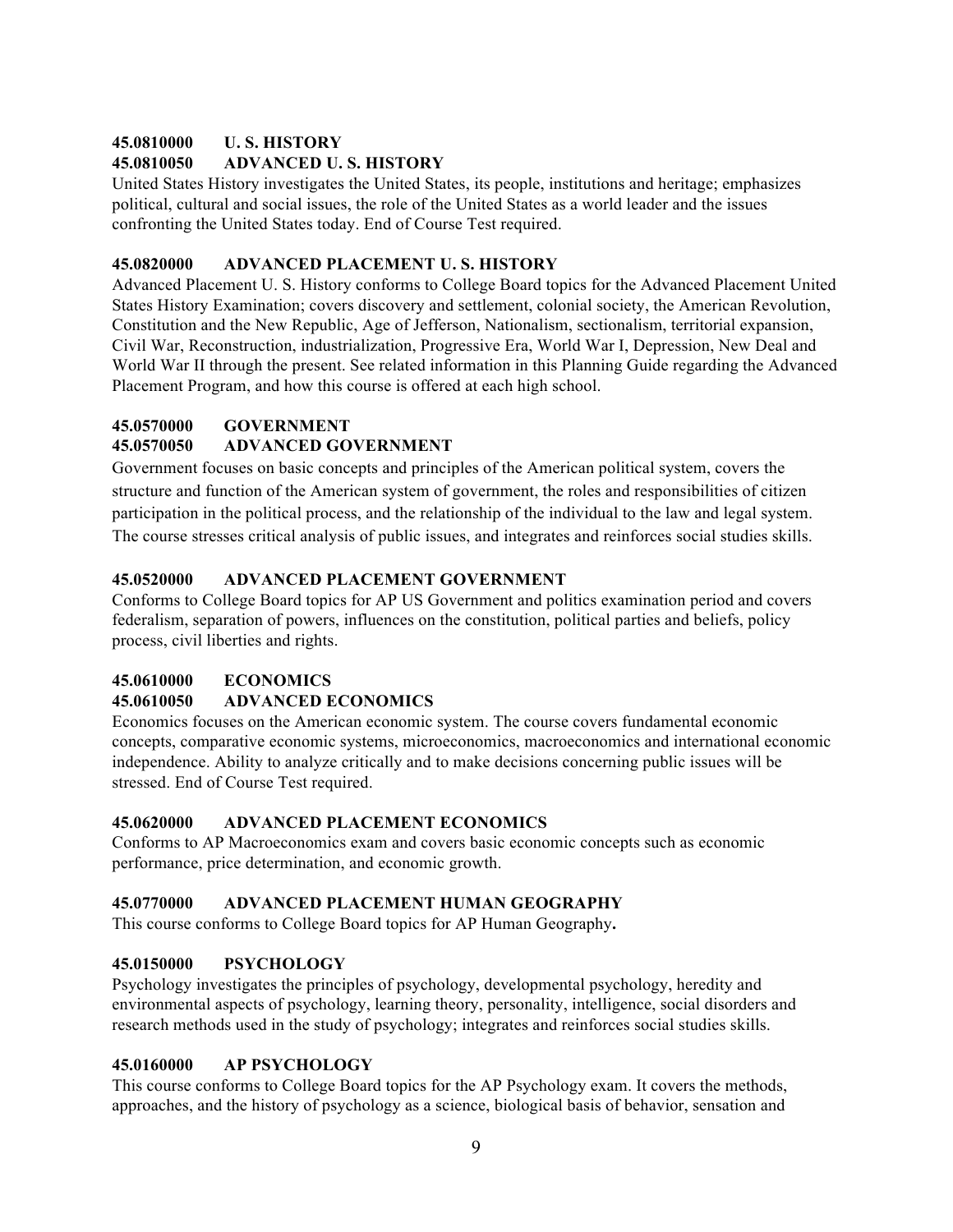perception, state of consciousness, learning, cognition, motivation and emotion. Also covered are developmental psychology, personality, testing, and individual differences as well as abnormal psychology, treatment of psychological disorders and social psychology**.** 

#### **45.0310000 SOCIOLOGY**

This course is an introductory study in sociology, the study of social behavior and the organization of human society. Students will learn about the historical development of the field of sociology and the procedures for conducting research in sociology. Students will also learn the importance and role of culture, social structure, socialization, and social change in today's society.

#### **45.0120000 CURRENT ISSUES**

Current Issues analyzes current issues, influences related to these issues and how decisions are made concerning these issues. It integrates and reinforces social studies skills**.** 

#### **45.0840000 ADVANCED PLACMENT EUROPEAN HISTORY**

This elective emphasizes the cultural, social, political and economic development of European countries. The study as mandated by the AP curriculum covers topics beginning with the Renaissance through contemporary history**.** 

#### **See counselor or the current course directory for Move on When Ready course number.**

#### **WORLD LANGUAGE**

A *two unit* course of study in the same world language is required for students seeking admission to a Georgia Board of Regents College or University.

| 60.0110000 | FRENCH I         |
|------------|------------------|
| 60.0120000 | <b>FRENCH II</b> |
| 60.0130000 | FRENCH III       |
| 60.0140000 | <b>FRENCH IV</b> |

French I is a course for students interested in learning to speak a world language. French I, II, III, and IV provide progressively advanced grammar principles and insights into the culture and history of France.

| 60.0710000 | SPANISH I         |
|------------|-------------------|
| 60.0720000 | SPANISH II        |
| 60.0730000 | SPANISH III       |
| 60.0740000 | <b>SPANISH IV</b> |

Spanish I, II, III, and IV provides progressively advanced study of the Spanish language; emphasizes listening, speaking, reading, and writing skills.

#### **60.0770000 ADVANCED PLACEMENT SPANISH: LANGUAGE**

Conforms to College Board topics for the AP Spanish Language Examination. Emphasizes the ability to comprehend formal and informal spoken Spanish, to acquire the vocabulary and grasp of structure to read newspapers, magazines and Hispanic literature, to compose expository passages and to speak accurately and fluently.

**61.0410000 LATIN I**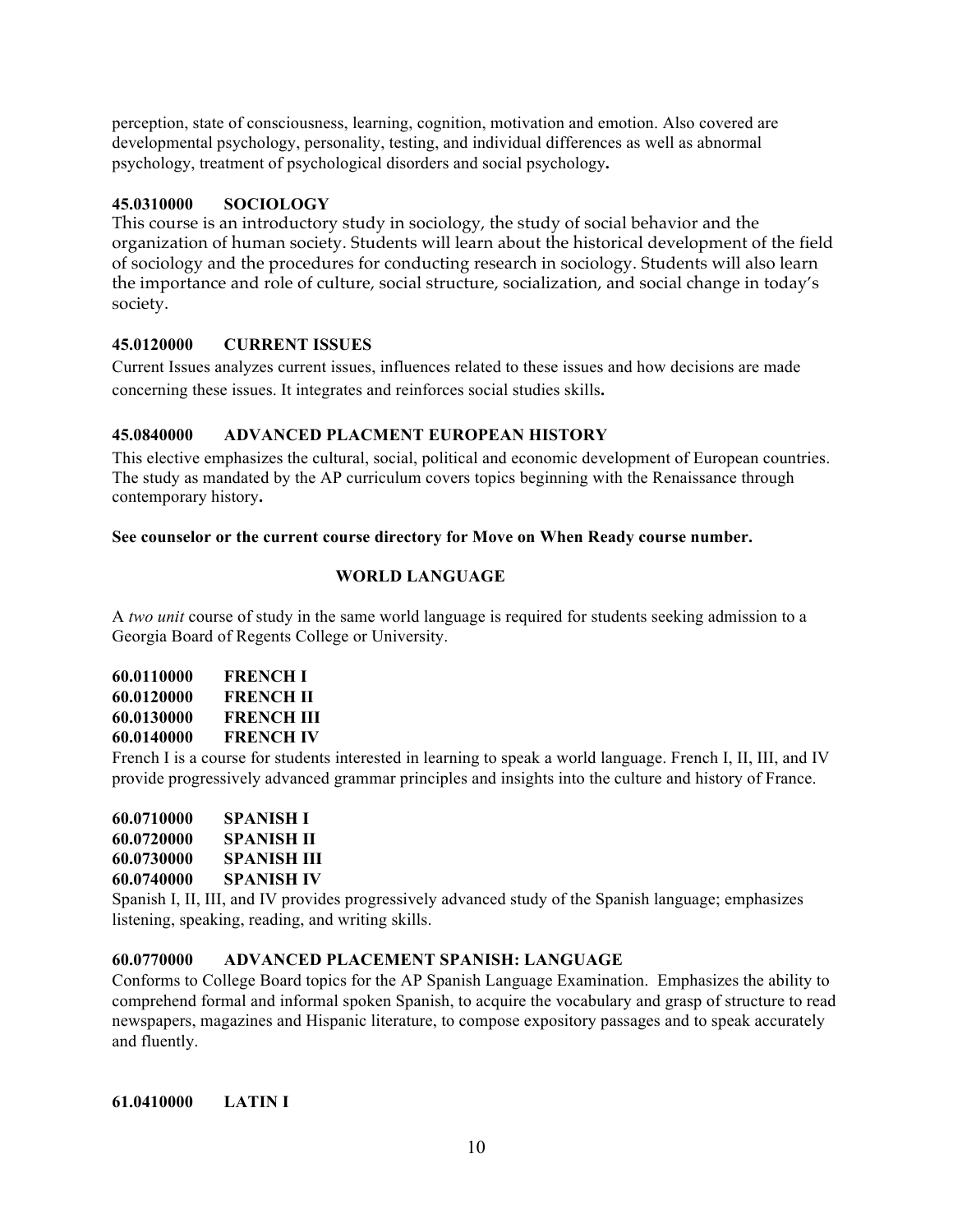## **61.0420000 LATIN II 61.0430000 LATIN III 61.0440000 LATIN IV**

Latin I, II, III, and IV is the progressive study of the "mother tongue" of English and stresses basic Latin grammar principles and vocabulary. It introduces ancient history and Roman culture and emphasizes the ability to write simple Latin phrases and to understand simple Latin passages presented orally or in writing**.** 

#### **NOTE: AP courses may require an application. See your counselor for more information.**

**See counselor or the current course directory for Move on When Ready course numbers.**

#### **HEALTH**/**PHYSICAL EDUCATION**

#### **36.0510000/17.0110000 PERSONAL FITNESS/HEALTH**

Personal Fitness meets the required course in physical education for high school graduation. It provides instruction in physical fitness, lifetime fitness, and stresses strength, muscular endurance, flexibility, body composition and cardiovascular endurance. Health meets the requirement for high school graduation. The Alcohol and Drug Awareness Program (ADAP) required to obtain a Georgia Driver's License is also offered in this class.

#### **36.0120000 GENERAL PHYSICAL EDUCATION II 36.0130000 GENERAL PHYSICAL EDUCATION III**

This course is designed to teach rules, strategies and skills involved in team sports such as basketball, volleyball, soccer, softball, baseball, and flag football.

#### **36.0540000 WEIGHT TRAINING**

#### **36.0640000 ADVANCED WEIGHT TRAINING**

This course provides the opportunity to apply strength training and principles of intermediate exercise physiology in a controlled setting. Students combine knowledge of conditioning principles and lifting techniques to enhance flexibility, muscular strength, cardiovascular endurance, body composition, speed, and power.

#### **36.0560000 BODY SCULPTING**

#### **36.0660000 ADVANCED BODY SCULPTING**

This course provides an opportunity to experience advanced level weight training, plus personal fitness equipment, nutrition, ergonomic aids, speed and power. Training techniques are refined.

#### **36.0520000 PHYSICAL CONDITIONING**

#### **36.0620000 ADVANCED PHYSICAL CONDITIONING**

Builds on Advanced Weight Training skills.

#### **36.0530000 AEROBIC DANCE 36.0630000 ADVANCED AEROBIC DANCE**

Aerobics provides opportunities to increase strength, cardiovascular and muscular endurance and flexibility; includes fitness concepts for developing healthy lifetime habits.

**VISUAL ARTS**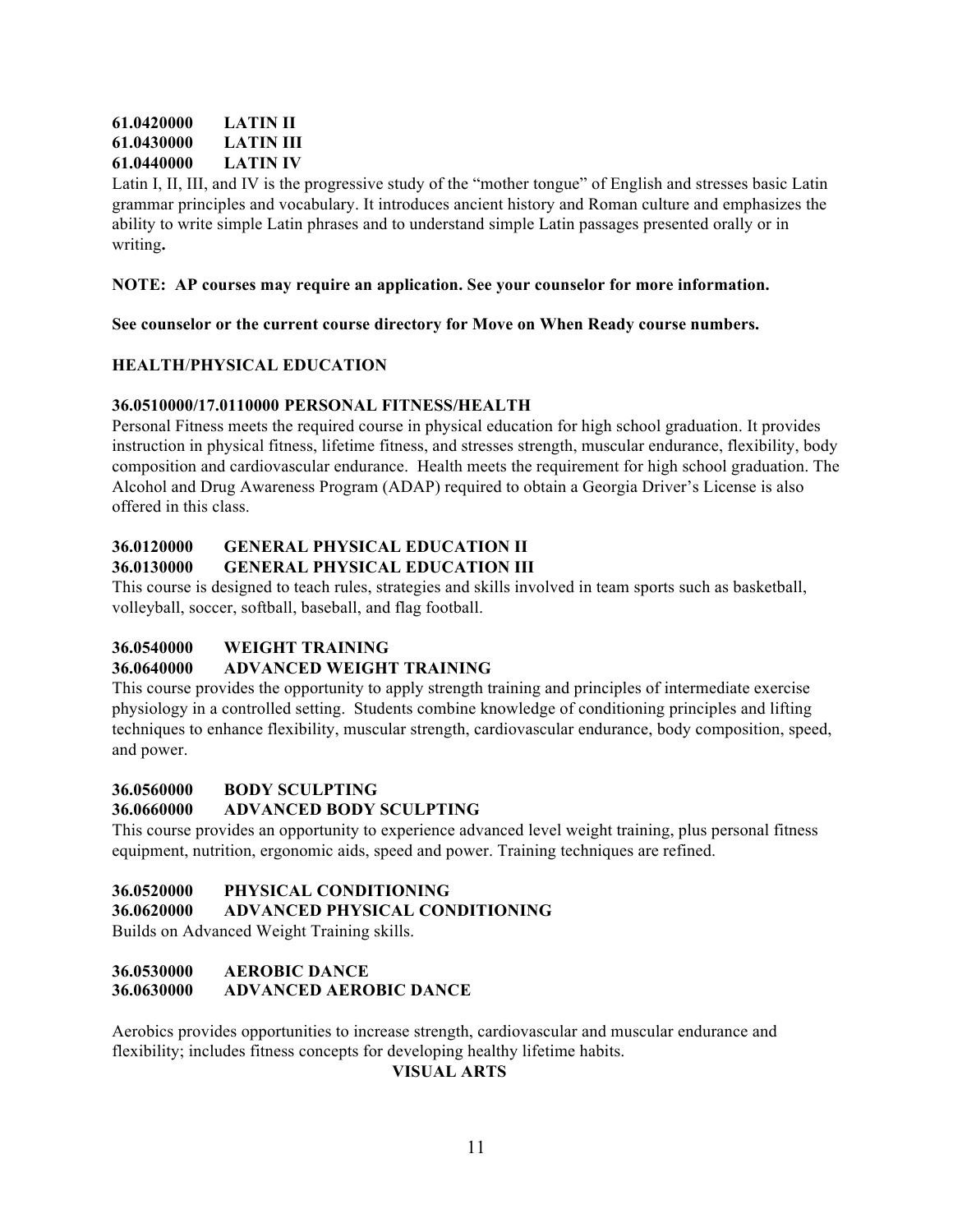#### **50.0211000 VISUAL ARTS I 50.0212000 VISUAL ARTS II**

Visual Arts I is a beginning art course that introduces art history, art criticism, aesthetic judgment, and studio production; emphasizes the ability to understand and use elements and principles of design through a variety of media, processes, and visual resources. Students will explore master artworks for historical and cultural significance.

# **50.0313000 VISUAL ARTS/DRAWING & PAINTING I**

## **50.0314000 VISUAL ARTS/DRAWING & PAINTING II**

Drawing & Painting introduces drawing and painting techniques and a variety of drawing and painting media and stresses critical analysis of master paintings and drawings of different styles and historical periods. It emphasizes problem solving techniques to achieve desired results in personal work.

## **50.0411000 CERAMICS/POTTERY I**

Introduces clay in design using various techniques of construction and design.

#### **50.0812000 ADVANCED PLACEMENT STUDIO ART**

This is an intensive college-level course that culminates into a portfolio advancing on all skills learned in media, tools, and processes.

## **50.0710000 PHOTOGRAPHY I**

This course introduces photography as an art form.

#### **MUSIC**

#### **53.0361000 BEGINNING BAND I**

#### **53.0362000 BEGINNING BAND II**

Course develops performance skills on a wind or percussion instrument.

#### **53.0371000 INTERMEDIATE BAND I**

#### **53.0372000 INTERMEDIATE BAND II**

Intermediate level performers increase performance skills and precision on an instrument.

## **53.0381000 ADVANCED BAND I**

- **53.0383200 ADVANCED BAND II**
- **53.0383000 ADVANCED BAND III**

#### **53.0384000 ADVANCED BAND IV**

Advanced level performers develop, and refine performance skills and precision on an instrument.

#### **53.0361060 BEGINNING PERCUSSION**

#### **53.0381041 ADVANCED PERCUSSION**

#### **53.0140000 MUSIC APPRECIATION I**

Introduces production and performance; Covers terminology and idioms, elements of music, perceptive listening and attitudes and appreciation. Stresses the ability to become a literate consumer and the ability to speak and write about music.

#### **53.0841000 BEGINNING GUITAR TECHNIQUES I 53.0842000 BEGINNING GUITAR TECHNIQUES II**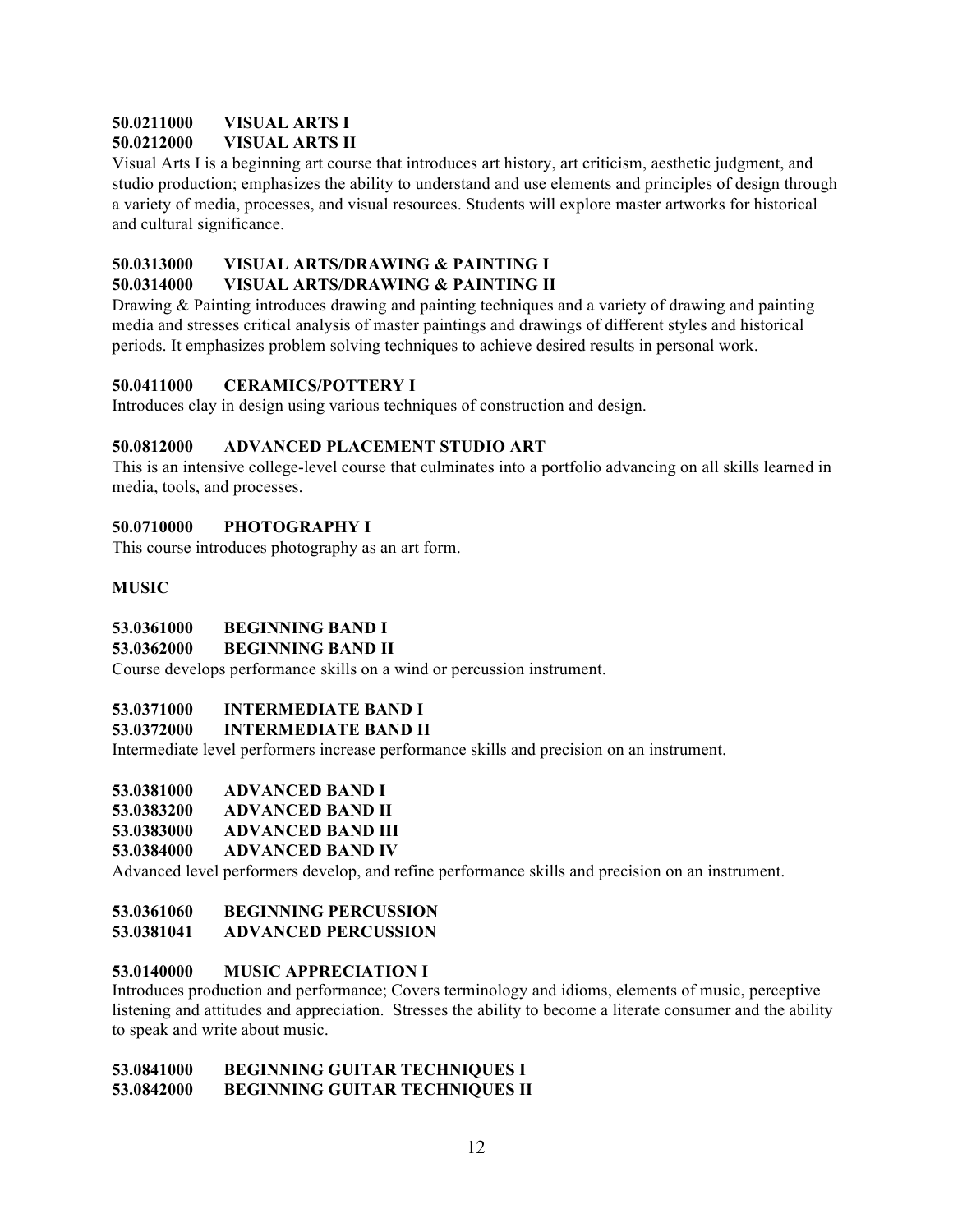Introduces basic guitar techniques; Covers performance and production, analysis and theoretical studies, historical and cultural contributions and influences, creative aspects of music and appreciation of music.

## **54.0211000 BEGINNING MIXED CHORUS**

## **54.0221000 INTERMEDIATE MIXED CHORUS**

#### **54.0231000 ADVANCED MIXED CHORUS**

Mixed chorus provides opportunities to develop performance skills and knowledge in mixed choral singing; covers performance and production, analysis and theoretical studies, historical and cultural contributions and influences, creative aspects of music and appreciation of music. It organizes objectives for self-paced progress through all four levels and stresses individual progress and group experiences.

#### **DRAMA**

#### **52.0210000 DRAMATIC ARTS/FUNDAMENTALS**

Develops and applies performance skills through basic vocal, physical and emotional exercises: includes improvisation and scene study and related technical art forms.

## **52.0410000 DRAMATIC ARTS/TECHNICAL THEATER**

This is an introductory course for students wishing to learn more about all the technical aspects of staging dramatic presentations. Students will learn to construct and design sets and work with sound and lighting.

#### **52.0610000 DRAMATIC ARTS/PERFORMANCE**

Dramatic Arts/Acting I introduces acting and theater as disciplined art forms and covers methods to observe and understand human behavior and to use those observations to create a character. It includes basic techniques of stage movement and use of physical expression for communication and enhances vocal techniques and specific patterns for better verbal communication. Students must arrange auditions with the drama instructor to be scheduled for this class.

#### **52.0620000 DRAMATIC ARTS/STAGE PERFORMANCE**

This more advanced class offers students the opportunity to explore personal expression through theater, including improvisation and scene study.

#### **52.0310000 DRAMATIC ARTS/MUSICAL THEATER I**

Dramatic Arts/Theater introduces the style and characteristic elements of modern musical theater; covers production staging, orchestration, voice, and dance and offers opportunities for team teaching through interdisciplinary collaboration with the chorus, band, art, technology, physical education, and dance instructors. It offers opportunities for performance. Students must audition with the instructor in order to be scheduled for this class.

#### **52.0320000 DRAMATIC ARTS/MUSICAL THEATRE II/PRODUCTION**

This more advanced class offers students the opportunity to explore personal expression through musical theater.

#### **CAREER, TECHNOLOGY AND AGRICULTURE EDUCATION** CTAE PATHWAY COMPLETION REQUIRES THREE COURSES IN ONE AREA.

#### **PLANT AND LANDSCAPE SYSTEMS**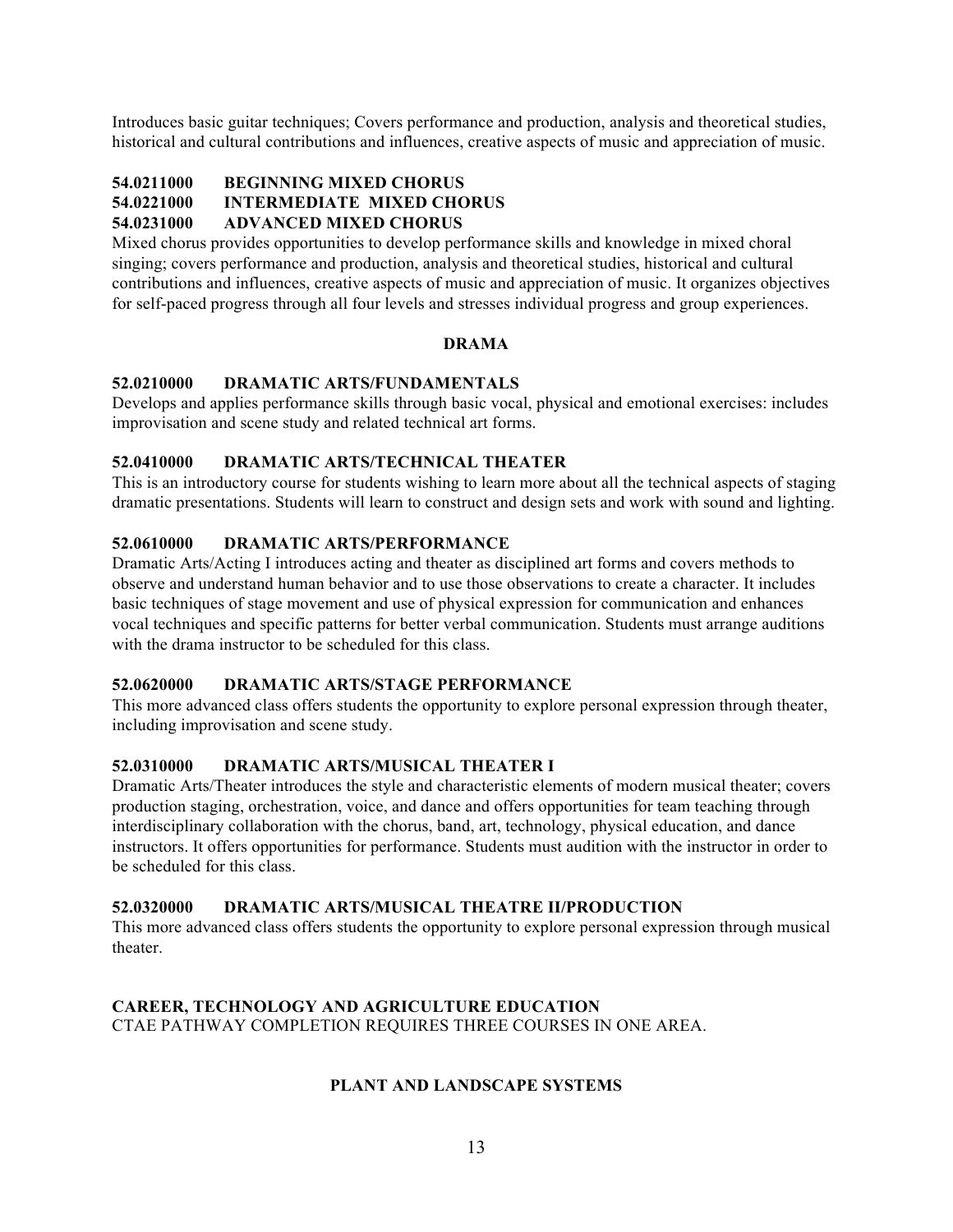## **2.47100000 BASIC AGRICULTURAL SCIENCE AND TECHNOLOGY**

Introduces the major areas of scientific agricultural production and research; presents problem solving lessons and introductory skills and knowledge in agricultural science and agri-related technologies. Classroom and laboratory activities are supplemented through supervised agricultural experiences and leadership programs and activities.

#### **1.46100000 GENERAL HORTICULTURE AND PLANT SCIENCE**

\*This course is prerequisite for all environmental horticulture courses.

Provides methods to produce, process, and market plants, shrubs, and trees used principally for ornamental, recreational, and aesthetic purposes and to establish, maintain, and manage horticultural enterprise. Classroom and laboratory activities are supplemented through supervised agricultural experiences and leadership programs and activities. **This class serves as a 4th science requirement.**

#### **1.46400000 NURSERY AND LANDSCAPE**

This course is designed to provide students with the basic skills knowledge utilized by the green industry in nursery production amanagement5 and landscape design and management. Classroom and laboratory activities are supplemented through supervised agricultural experiences and leadership programs and activities

#### **1.46200000 FLORICULTURE PRODUCTION AND MANAGEMENT**

Provides methods to produce, culture, and market potted flowering plants, cut flowers, foliage plants, bedding plants, and other (generally non-woody) plants for ornamental purposes; covers business procedures, culturing practices, and mechanics used in floriculture business. Classroom and laboratory are supplemented through supervised agricultural and leadership programs and activities.

#### **VETERINARY SCIENCE**

#### **2.47100000 BASIC AGRICULTURAL SCIENCE AND TECHNOLOGY**

Introduces the major areas of scientific agricultural production and research; presents problem solving lessons and introductory skills and knowledge in agricultural science and agri-related technologies. Classroom and laboratory activities are supplemented through supervised agricultural experiences and leadership programs and activities.

#### **2.4210000 ANIMAL SCIENCE TECHNOLOGY AND BIOTECHNOLOGY**

This course covers the following topics: Reproduction, Genetics, Animal Systems, Anatomy, Biotechnology, Processing, Research and Experimentation. **This class serves as a 4th science requirement.**

#### **2.4240000 VETERINARY SCIENCE**

This course is designed to provide basic instruction in small animal care for students interested in pursuing a degree in veterinary medicine. Students will learn about anatomy and physiology of small animals, external and internal parasites, clinical examinations, and laboratory procedures.

#### **AGRICULTURE MECHANICS SYSTEMS**

#### **2.47100000 BASIC AGRICULTURAL SCIENCE AND TECHNOLOGY**

Introduces the major areas of scientific agricultural production and research; presents problem solving lessons and introductory skills and knowledge in agricultural science and agri-related technologies.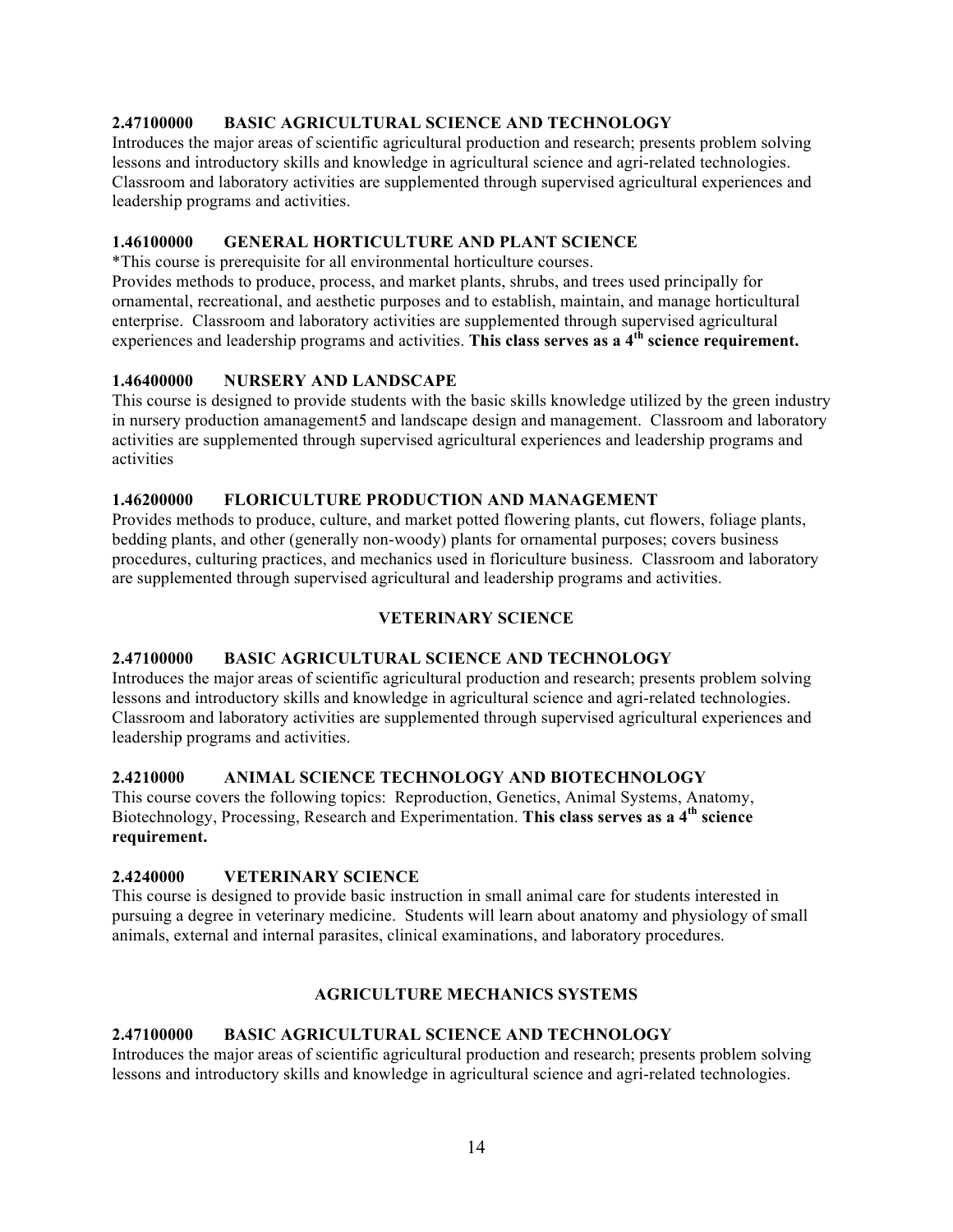Classroom and laboratory activities are supplemented through supervised agricultural experiences and leadership programs and activities.

#### . **1.42100000 AGRICULTURE MECHANICS TECHNOLOGY I**

Introduces students to the basic principles of construction, electricity, small engines, and welding. Classroom and lab activities are supplemented through supervised agricultural experiences and leadership programs and activities.

## **01.42400 Agriculture Metals Fabrication**

## **Prerequisites: Basic Ag Science and Technology and Agriculture Mechanics I**

This course is designed to provide students with a more in-depth study of agricultural metal fabrication. Students will have the opportunity to explore the many career possibilities in the field of agricultural metal fabrication. Additionally, hands-on-laboratory activities enhance the classroom learning experience.

## **01.42600 Agricultural Electricity and Electrical Controls**

## **Prerequisites: Basic Ag Science and Technology and Agriculture Mechanics I**

Topics covered include electrical terms and theory, branch and feeder circuit design and installation, service entrance equipment selection and installation, electric motors and motor controllers, switching devices including thermostats, proximity sensors, float switches, clock timers, relays, and similar devices. Learning activities include information, skill development and problem solving. Classroom and laboratory activities are supplemented through supervised agricultural experiences and leadership programs and activities.

## **AUDIO AND VIDEO TECHNOLOGY AND FILM**

## **10.51110000 AUDIO AND VIDEO TECHNOLOGY AND FILM I**

This course is the first in a series of courses that prepares the Team Members for employment and/or entry into a postsecondary education program in the field. This is a hands-on course that will emphasize relevant terminology, video photography, editing, lighting, interviewing, and writing. Team members will also be introduced to studio production. The Skills USA student organization will provide leadership training and reinforcement for specific career and technical skills, and is considered part of the instructional program.

## **10.51910000 AUDIO-VIDEO TECHNOLOGY FILM II**

This course is the second in a series of courses that prepares the Team Members for employment and/or entry into a postsecondary education program in the field. This is a high participation course that will further enhance Team Members video photography and editing skills. More emphasis on the duties and responsibilities of studio production will be placed on this course as well. These duties include: directing, floor directing, technical directing, studio camera operation, reporting, producing, and writing. Career exploration will also be part of this course. The Skills USA student organization will provide leadership training and reinforcement for specific career and technical skills, and is considered part of the instructional program.

## **10.52010000 AUDIO-VIDEO TECHNOLOGY AND FILM III**

This course is the third in a series of courses that prepares the Team Members for employment and/or entry into a postsecondary education program in the field. This course will focus on longer format field and studio production programming. Team Members will work collaboratively in groups and they will also be responsible for individual projects. The Skills USA student organization will provide leadership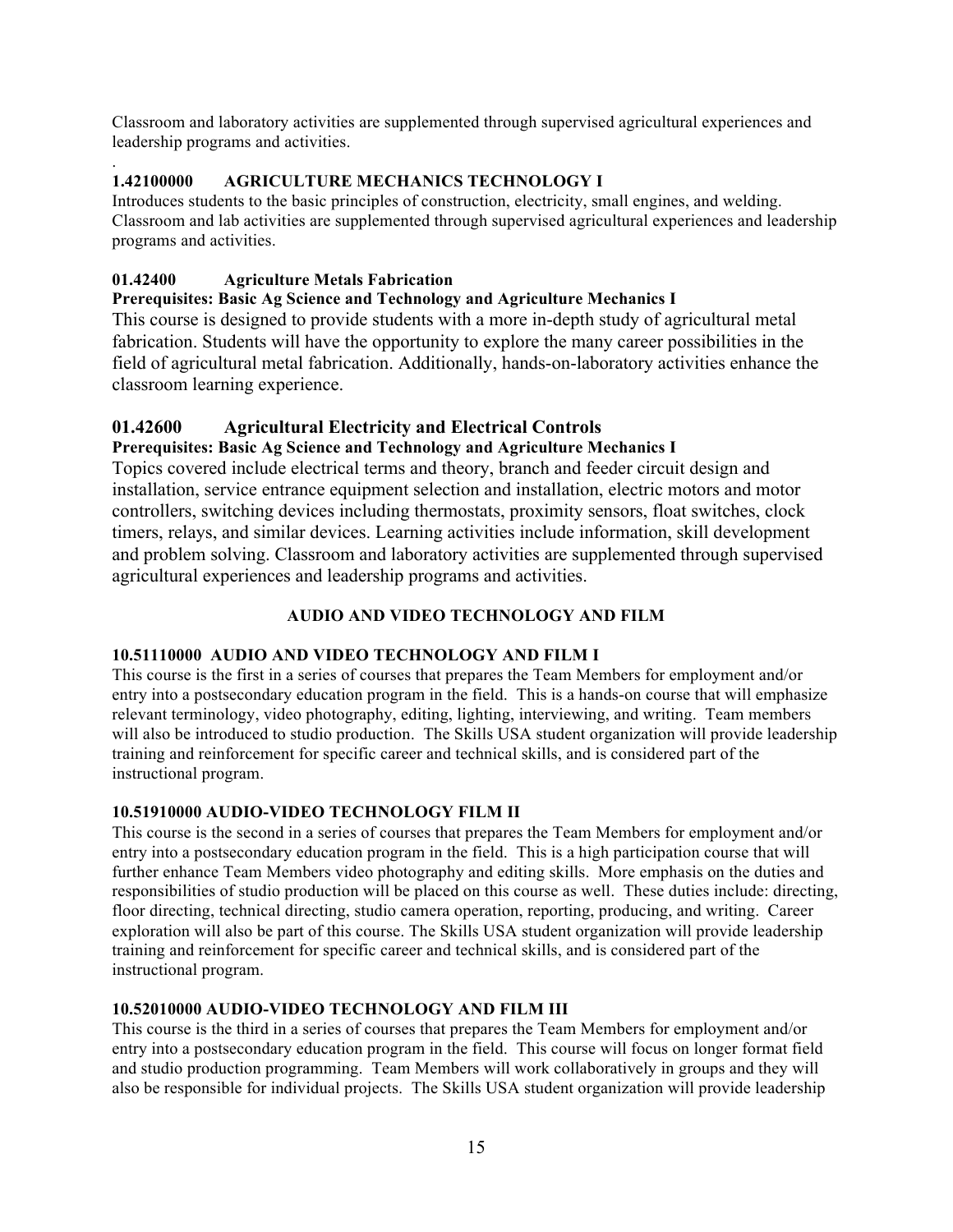training and reinforcement for specific career and technical skills, and is considered part of the instructional program.

#### **BUSINESS AND TECHNOLOGY**

#### **07.4413000 INTRODUCTION TO BUSINESS AND TECHNOLOGY**

Introduction to Business & Technology is the foundational course for Business and Technology, Entrepreneurship, and Human Resources Management pathways.

#### **07.4410000 BUSINESS AND TECHNOLOGY**

Business and Technology is designed to prepare students with the knowledge and skills to be an asset to the collaborative, global, and innovative business world of today and tomorrow. Mastery use of spreadsheets and the ability to apply leadership skills to make informed business decisions will be a highlight of this course for students.

#### **07.4510000 BUSINESS COMMUNICATIONS**

The digital presence and impact of written and visual communication in a technological society will be addressed. Students will create, edit, and publish professional-appearing business documents with clear and concise communication.

#### **ADVANCED ACCOUNTING**

#### **07.4411000 INTRODUCTION TO BUSINESS AND TECHNOLOGY**

Introduction to Business & Technology is the foundational course for Business and Technology, Entrepreneurship, and Human Resources Management pathways.

#### **7.41100000 PRINCIPLES OF ACCOUNTING I**

Students perform accounting activities for a sole proprietorship partnership, and corporation following generally accepted accounting procedures. The different accounting methods used by a service business and a merchandising business are examined. Students analyze business transactions and financial statements, perform payroll and cash control activities, examine the global perspective of accounting, and evaluate the effects of transactions on the economic health of the business.

#### **7.41210000 PRINCIPLES OF ACCOUNTING II**

Prerequisite: Principals of Accounting I

Students build on the knowledge acquired in Principles of Accounting I. Uncollectible accounts, plant assets, inventory, notes payable and receivable, prepaid and accrued expenses, and unearned and accrued revenues are analyzed and relate adjustments are calculated. Students apply accounting procedures to the formation, dissolution, and liquidation of sole proprietorships, partnerships and corporations. Budgets are prepared, analyzing actual amounts with projected amounts, and other issues such as breakeven point, ration analysis and comparative financial statements are examines as they relate to management decisions. In the area of manufacturing/cost accounting students record cost and expenses, calculate manufacturing cost of finished goods, determine value of inventories, and perform end-of-period work.

#### **BUSINESS ACCOUNTING**

#### **07.4411000 INTRODUCTION TO BUSINESS AND TECHNOLOGY**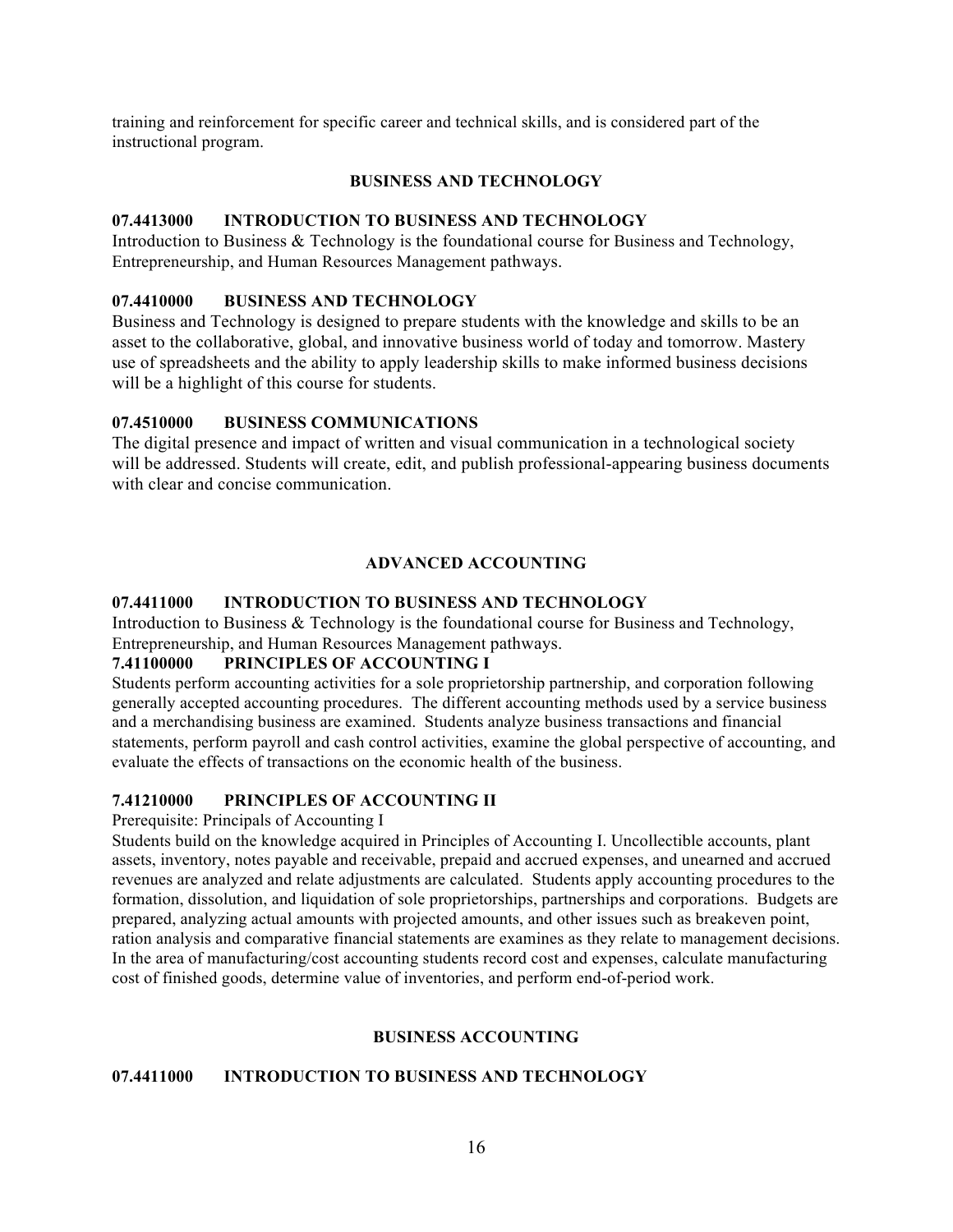Introduction to Business & Technology is the foundational course for Business and Technology, Entrepreneurship, Finance and Human Resources Management pathways.

#### **07.4260000 FINANCIAL LITERACY**

Students will understand the importance of the financial world, including planning and managing money wisely. Areas of study taught through application in personal finance include sources of income, budgeting, banking, consumer credit, credit laws and rights, personal bankruptcy, insurance, spending, taxes, investment strategies, savings accounts, mutual funds and the stock market, buying a vehicle, and living independently.

#### **7.41100000 PRINCIPLES OF ACCOUNTING I**

Students perform accounting activities for a sole proprietorship partnership, and corporation following generally accepted accounting procedures. The different accounting methods used by a service business and a merchandising business are examined. Students analyze business transactions and financial statements, perform payroll and cash control activities, examine the global perspective of accounting, and evaluate the effects of transactions on the economic health of the business.

#### **WEB AND DIGITAL DESIGN**

#### **11.4150000 INTRODUCTION TO DIGITAL TECHNOLOGY**

Introduction to Business & Technology is the foundational course for Business and Technology, Entrepreneurship, Finance and Human Resources Management pathways.

#### **11.4510000 DIGITAL DESIGN**

Students in this course learn how to design Web sites. Included are site planning, page layout, graphic design, and the use of markup languages. Forms and scripts are used to add interactivity and database access to Web sites. Intense technical skills are required for successful completion.

#### **11.4520000 WEB DESIGN**

Students build on their skills and knowledge learned in the first level of Fundamentals of Web Design. Intense technical skills are required for successful completion of this course.

#### **INFORMATION SUPPORT AND SERVICES**

#### **11.4130000 INTRODUCTION TO DIGITAL TECHNOLOGY**

Knowing how to use computer applications software is a basic skill for everyone. Students in this course become proficient in word processing, database, spreadsheet, publishing, and presentation software.

#### **11.4140000 IT ESSENTIALS**

Students build on their skills and knowledge learned in the first level of computer applications.

#### **11.420000 IT SUPPORT**

This course utilizes a project-based approach to encourage mastery of oral and written communication skills essential for interacting effectively with people in the workplace and in society. Competencies for the co-curricular student organization Future Business Leaders of America (FBLA) are integral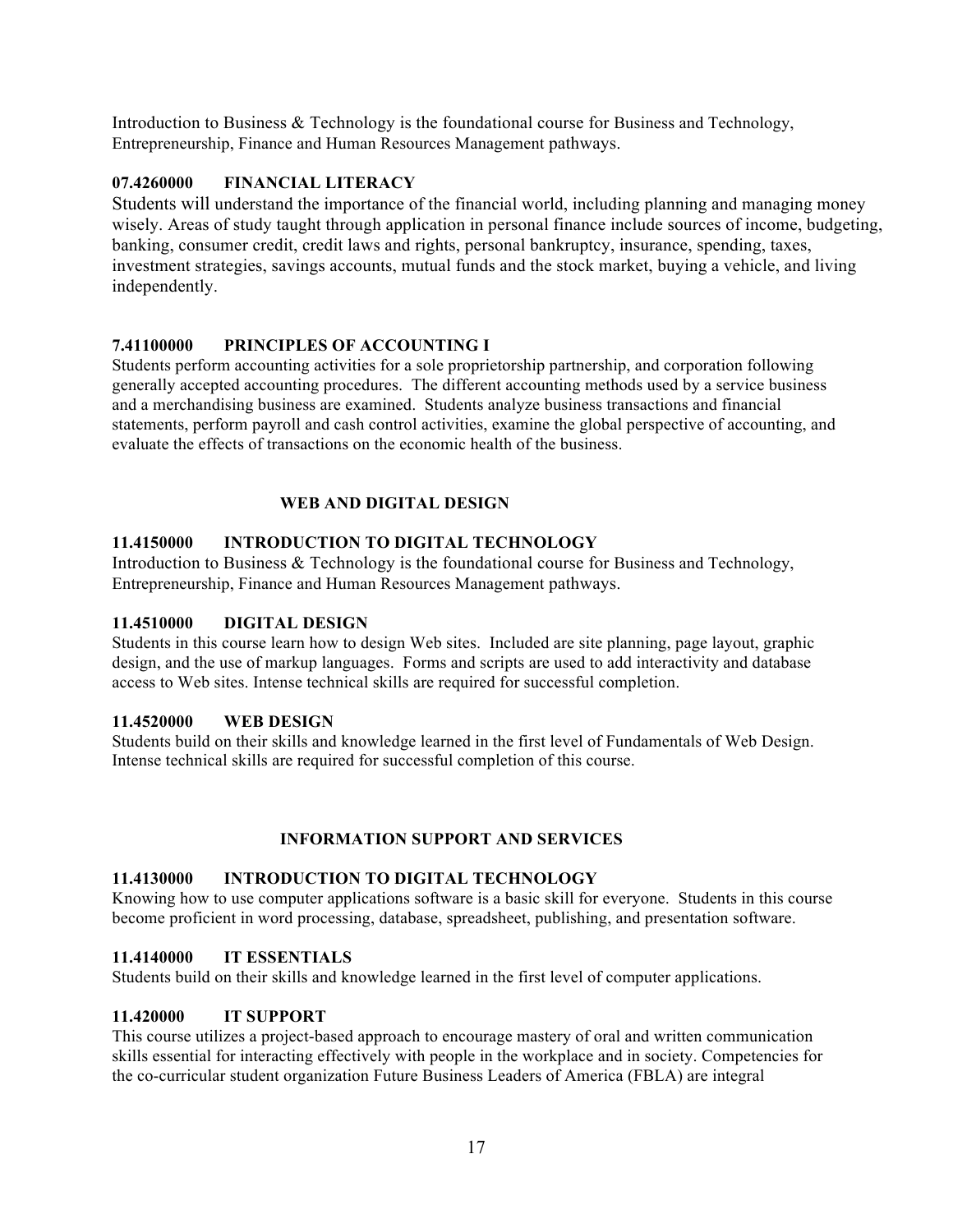components of both the core employability skills standards and the technical skills standards, and FBLA activities should be incorporated throughout instructional strategies developed for the course.

#### **COMPUTER SCIENCE**

#### **11.4130000 INTRODUCTION TO DIGITAL TECHNOLOGY**

Knowing how to use computer applications software is a basic skill for everyone. Students in this course become proficient in word processing, database, spreadsheet, publishing, and presentation software.

#### **11.4710000 COMPUTER SCIENCE PRINCIPLES**

COURSE MEETS FOURTH SCIENCE, FOURTH MATHEMATICS, OR WORLD LANGUAGE REQUIREMENT. TWO COMPUTER SCIENCE COURSES FROM THE SAME PATHWAY WILL SATISFY TWO YEARS OF SEQUENCED FOREIGN LANGUAGE COURSES.

#### **11.0160000 ADVANCED PLACEMENT COMPUTER SCIENCE A**

COURSE MEETS FOURTH SCIENCE, FOURTH MATHEMATICS, OR WORLD LANGUAGE REQUIREMENT. TWO COMPUTER SCIENCE COURSES FROM THE SAME PATHWAY WILL SATISFY TWO YEARS OF SEQUENCED FOREIGN LANGUAGE COURSES.

## **EARLY CHILDHOOD CARE AND EDUCATION**

#### **20.5281000 EARLY CHILDHOOD EDUCATION I**

Introduction to Early Childhood Care prepares the student for employment in early childhood education and services. The course also provides a foundation for advanced study leading to postsecondary education and careers in related fields. The course addresses early childhood care and education and development issues that include guiding the physical, cognitive, creative, social, emotional, and moral development of children. This course of study includes planning and guiding developmentally appropriate practices for working with young children including career paths, principles and theories of child development, the creation of a developmentally appropriate learning environment, collaborative relationships and guidance, lesson planning, and appropriate response to cultural diversity and students with special needs.

#### **20.424000 EARLY CHILDHOOD EDUCATION II**

Course addresses the knowledge skills, attitudes, and behavior associated with supporting and promoting optimal growth and development of infants and children. Topics include physical, emotional, social, cognitive, and moral development, human needs across the stages of childhood; impacts of family and societal crisis on the development of the child;' and career decisions. Career development activities of the student originations will provide students with a competitive edge for either entry into the education global marketplace or the post-secondary institution of their choice to continue their education and training.

#### **20.4250000 EARLY CHILDHOOD EDUCATION III**

This advanced course focuses on the development of skills to enable students to work to provide for the health and safety of young children. Students also learn the nutritional basis for learning and development.

#### **20.4260000 EARLY CHILDHOOD EDUCATION PRACTICUM**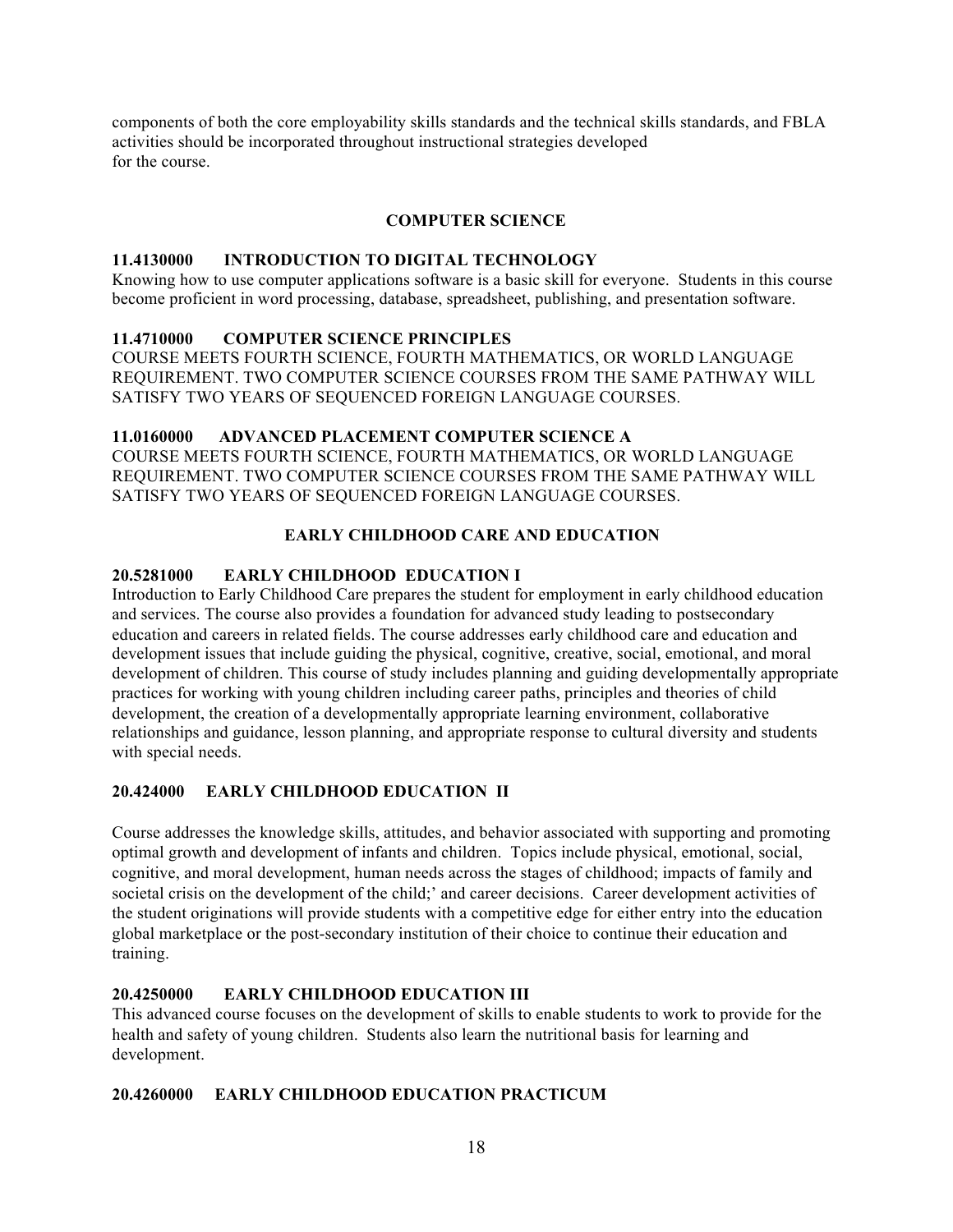The internship offers a field experience under the direct t supervision of a certified early childhood educator (mentor). The internship stresses observing, analyzing, and classifying activities of the mentor and comparing personal traits with successful ECE educators. Students will develop a portfolio of skills required for practice in the field.

#### **TEACHING AS A PROFESSION CAREER PATHWAY**

#### **13.0110000 EXAMINING THE TEACHING PROFESSION**

Examining the Teaching Profession prepares candidates for future positions in the field of education. Teaching Profession candidates study, apply, and practice the use of current technologies, effective teaching and learning strategies, the creation of an effective learning environment, the creation of instructional opportunities for diverse learners and students with special needs, and plan instruction based on knowledge of subject matter, students, community, and curriculum performance standards. Candidates will be prepared to practice their skills and knowledge at a variety of elementary and secondary education sites. Mastery of standards through project based learning, technical skills practice, and leadership development activities of the career and technical student organizations will provide students with a competitive edge for either entry into the education global marketplace and/or the post-secondary institution of their choice to continue their education and training.

#### **13.0120000 COMTEMPORARY ISSUES IN EDUCATION**

This course engages the candidate in observations, interactions, and analyses of critical and contemporary educational issues. The candidate will investigate issues influencing the social and political contexts of educational settings in Georgia and the United States and actively examines the teaching profession from multiple vantage points both within and outside of the school. Against this backdrop, the candidate will reflect on and interpret the meaning of education and schooling in a diverse culture and examine the moral and ethical responsibilities of teaching in a democracy. (Mastery of standards through project based learning, technical skills practice, and leadership development activities of the career and technical student organization Future Educators of America (FEA) will provide students with a competitive edge for either entry into the education global marketplace and/or the post-secondary institution of their choice to continue their education and training.)

#### **20.5210000 TEACHING AS A PROFESSION INTERNSHIP**

The internship offers a candidate in the Teaching as a Profession career pathway a field experience under the direct supervision of a certified teacher (mentor teacher). The internship stresses observing, analyzing, and classifying activities of the mentor teacher and comparing personal traits with those of successful teachers. The candidate intern will develop a portfolio of their skills, plan and teach a lesson or lessons, understand and practice confidentiality as it pertains to the teaching profession, meet the needs of special education students, maintain the safety of the students and practice professionalism and ethical behavior.

#### **ENGINEERING AND TECHNOLOGY**

#### **21.4250000 FOUNDATIONS OF ENGINEERING AND TECHNOLOGY**

Foundations of Engineering and Technology is the intro course for all Georgia Engineering And Technology Education pathways. This course provides students with opportunities to develop fundamental technological literary as they learn about he history, systems, and processes of invention and innovation*. It is recommended that students be currently enrolled in Accelerated Math 1 or have passed Math 1.*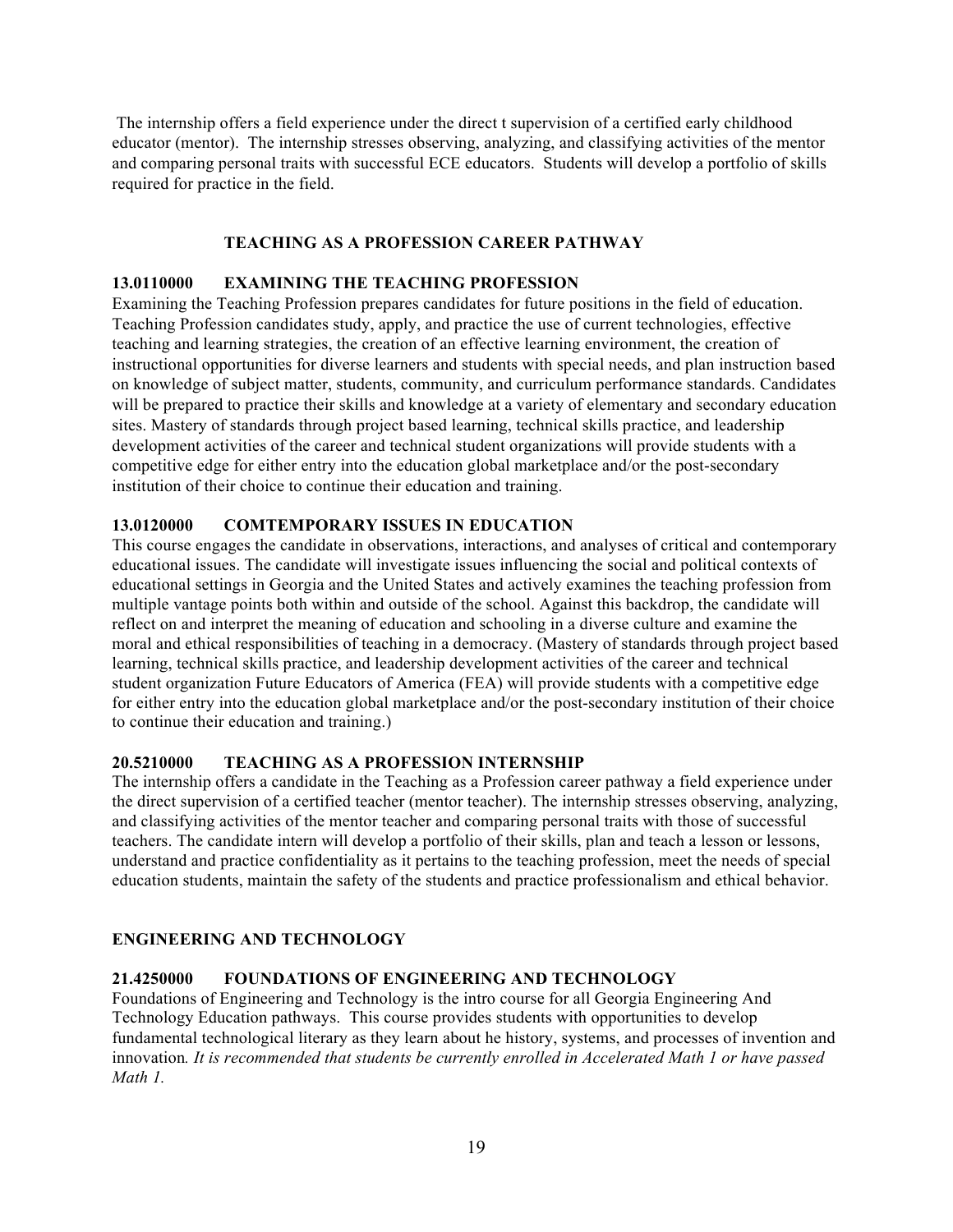#### **21.4710000 ENGINEERING CONCEPTS**

Engineering Concepts is the second course in the engineering pathway. This course introduces students to the fundamental principles of engineering. Students learn about areas of specialization within engineering and engineering design, and apply engineering tools and procedures as they complete handson instructional activities**.**

#### **21.4720000 ENGINEERING APPLICATIONS**

This is the third course in the engineering pathway. Students have opportunities to apply engineering design as they develop a solution for a technological problem. Students use application of mathematics and science to predict the success of an engineered solution and complete hands-on activities with tools, materials, and process as they develop working drawings and prototypes.

#### **21.4680000 ENGINEERING INTERNSHIP**

This course is designed to allow students to experience the workplace through an internship opportunity. Throughout the internship the student will gain interpersonal skills, demonstrate work ethics, and work with various industrial process including design and fabrication related to the field of engineering.

#### **FOOD AND NUTRITION**

#### **20.4161000 FOOD, NUTRITION, AND WELLNESS**

Food, Nutrition, and Wellness is an essential course in understanding nutritional needs and food choices for optimal health of individuals across the lifespan. Interrelationships with wellness are explored. This course leads to the advanced nutrition pathway and develops a knowledge base and the skills necessary to select among alternatives in the marketplace, with an emphasis on nutrient content, the development of chronic diseases, and food safety.

#### **20.4140000 FOOD FOR LIFE**

Food and Nutrition through the Lifespan is an advanced course in food and nutrition that addresses the variation in nutritional needs at specific stages of the human life cycle: lactation, infancy, childhood, adolescence, and adulthood including old age. The most common nutritional concerns, their relationship to food choices and health status and strategies to enhance well-being at each stage of the lifecycle are emphasized. This course provides knowledge for real life and offers students a pathway into dietetics, consumer foods, and nutrition science careers with additional education at the post-secondary level. **This class serves as a 4th science requirement.**

#### **20.4181000 FOOD SCIENCE**

Food science integrates many branches of science and relies on the application of the rapid advances in technology to expand and improve the food supply. Students will evaluate the effects of processing, preparation, and storage on the quality, safety, wholesomeness, and nutritive value of foods. Building on information learned in Nutrition and Wellness and Chemistry, this course illustrates scientific principles in an applied context, exposing students to the wonders of the scientific world. Careers will be explored **This class serves as a 4th science requirement.**

## **AIR FORCE JUNIOR ROTC CAREER PATHWAY**

**28.0110000 AEROSPACE SCIENCE: AVIATION HISTORY AND LEADERSHIP**

#### **28.0120000 AEROSPACE SCIENCE: SCIENCE OF FLIGHT/LEADERSHIP II**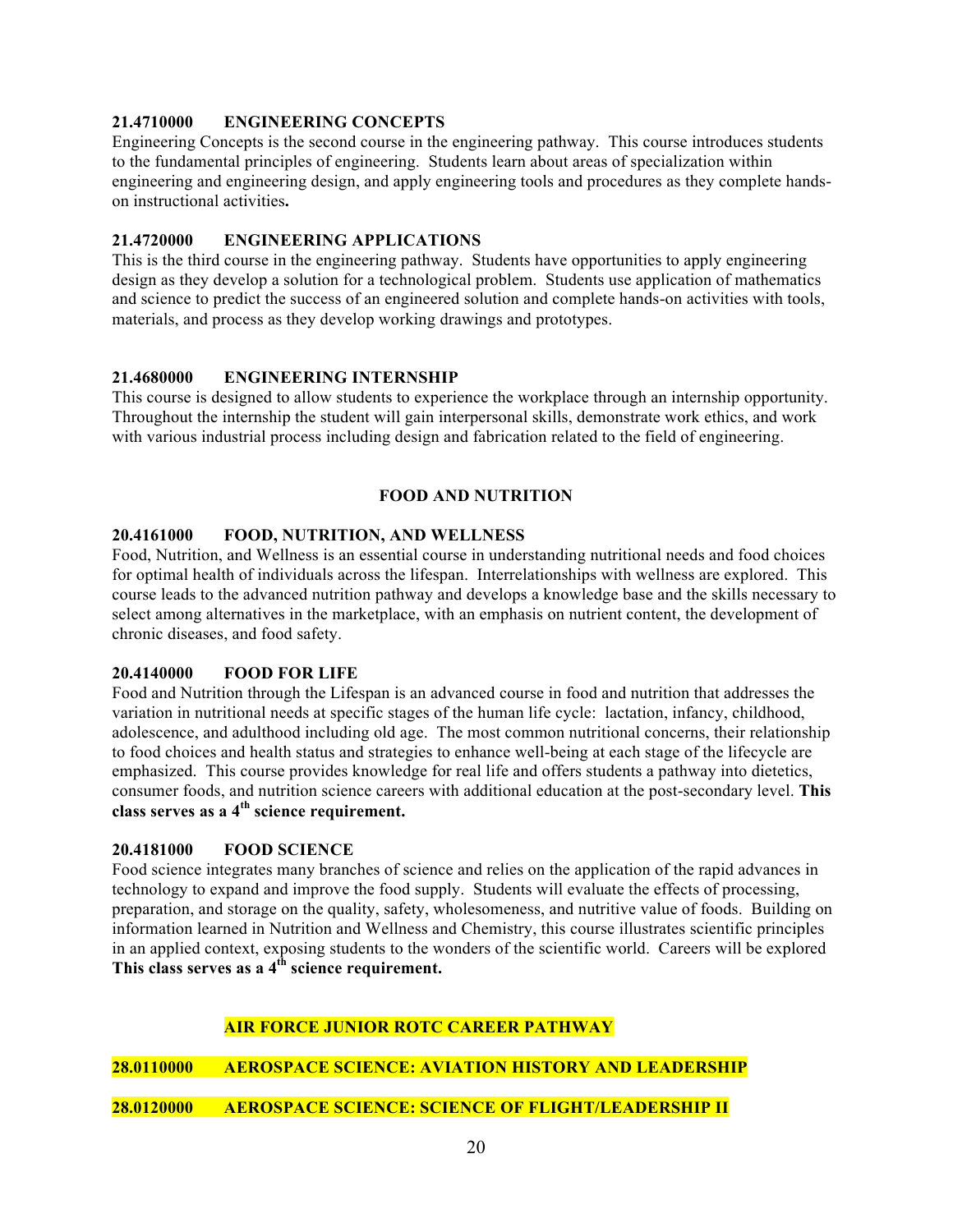| 28.0130000 | <b>AEROSPACE SCIENCE: GLOBAL AND CULTURAL STUDIES I</b>       |
|------------|---------------------------------------------------------------|
| 28.0140000 | <b>AEROSPACE SCIENCE: ASTRONOMY/LEADERSHIP III</b>            |
| 28.0150000 | <b>AEROSPACE SCIENCE: EXPLORATION OF SPACE/LEADERSHIP III</b> |
| 28.0160000 | <b>AEROSPACE SCIENCE: MANAGEMENT OF THE CADET CORPS IV</b>    |
| 28.0170000 | <b>AEROSPACE SCIENCE: GLOBAL AND CULTURAL STUDIES II</b>      |
| 28.0180000 | <b>AEROSPACE SCIENCE: SURVIVAL</b>                            |
| 28.0190000 | AEROSPACE SCIENCE: HONORS GROUND SCHOOL IV                    |

#### **THERAPEUTIC SERVICES/PATIENT CARE**

#### **25.5210000 INTRODUCTION TO HEALTHCARE SCIENCE**

This is a foundations course for the Therapeutic Services career pathway. It is appropriate for students wishing to pursue a career in the healthcare industry. The course will enable students to receive initial exposure to healthcare science skills and attitudes applicable to the healthcare industry. The concepts of health, wellness, and preventative care are evaluated, as well as, ethical and legal responsibilities of today's healthcare provider. Fundamental healthcare skill development is initiated including medical terminology, microbiology, and basic life support. Students are required to meet both national and intrastate professional guidelines as designated by applicable regulatory agencies such as the Occupational Health and Safety Administration and Center for Disease Control. Mastery of these standards through project based learning, technical skills practice, and leadership development activities of Health Occupations Students of America (HOSA) will provide students with a competitive edge for either entry into the workplace or a postsecondary institution of their choice to continue education and training. This course is considered broad based.

#### **25.4400000 ESSENTIALS OF HEALTHCARE**

This course is designed to provide an overall framework of basic skills utilized in the provision of direct client care. Monitoring and evaluating client status includes assessment techniques such as vital signs, as well as, the application of mathematical concepts appropriate to clinical expectations and/or work based learning. The function and fundamental pathophysiology of each body system is evaluated prior to community first aid and basic life support techniques which are expanded to include rescue skills for infants and children. Students continue with the development of individual career portfolios utilizing postsecondary program research, employability skills, and/or work based learning and may receive recognition for their accomplishments through a variety of venues locally, regionally, and nationally such as the American Red Cross, American Heart Association, HOSA, and the National Consortium on Health Science and Technology Education. Upon completion of this course and prerequisites students who successfully master these standards will be eligible to sit for a National Certificate of Proficiency or Mastery, issued in partnership with NCHSTE.

#### **25.4360000 PATIENT CARE FUNDAMENTALS**

This course is designed to provide students interested in the Therapeutic Services Pathway's Career Specialty Nursing with entry level skills most commonly associated with the entry level career title Nursing Assistant.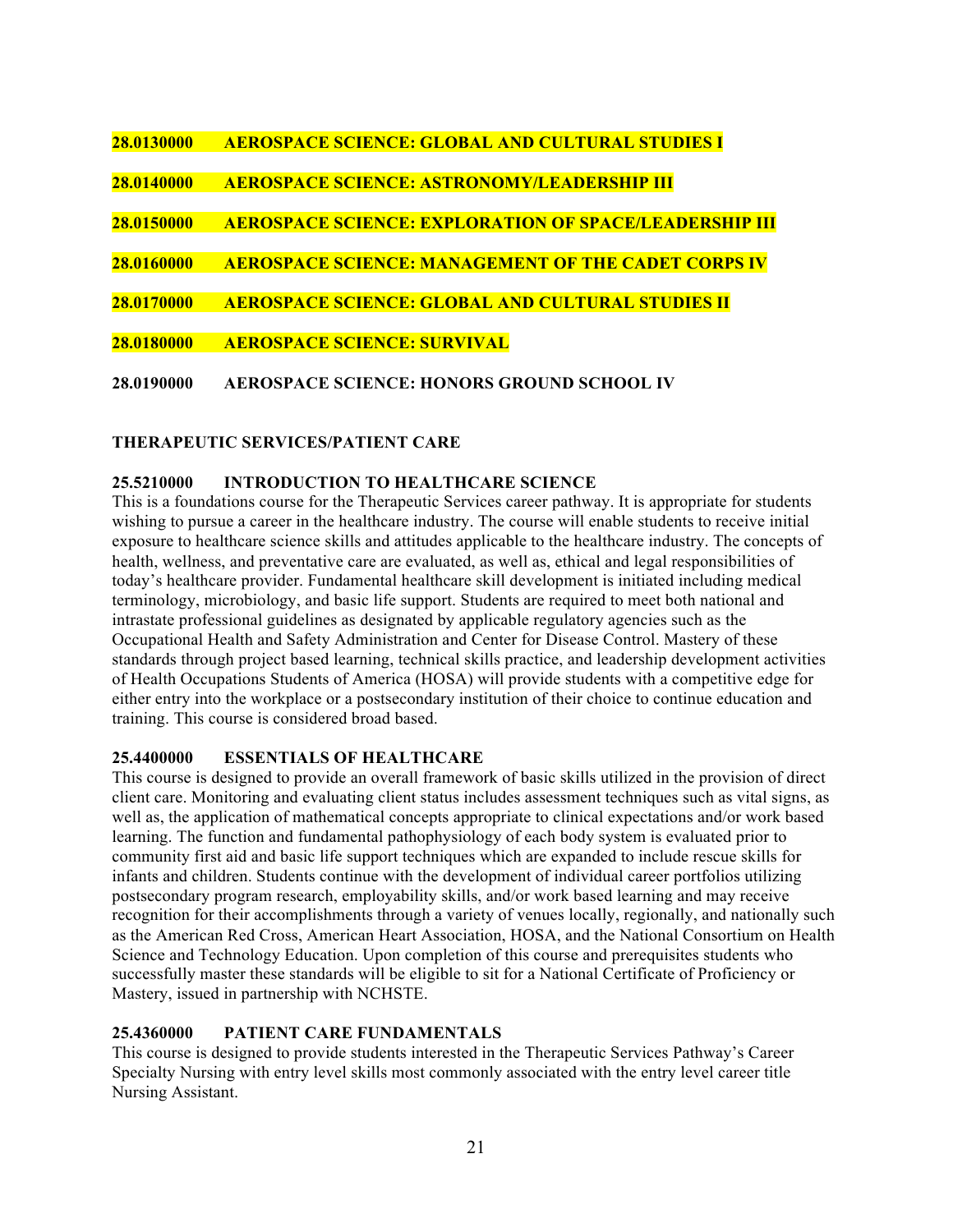#### **PERSONAL CARE SERVICES - COSMETOLOGY**

#### **12.5440000 INTRODUCTION TO PERSONAL CARE SERVICES**

Designed as an introduction to the beauty industry. Students learn about professional ethics as well as bacteriology and proper decontamination techniques. Students are also introduced to wet and thermal hairstyling techniques, proper skin and nail care and hair removal.

#### **12.4100000 COSMETOLOGY SERVICES II**

Students will review and perfect the skills learned in cosmetology I. Students are also introduced to basic haircutting, hair coloring, permanent waving, chemical relaxing and artificial nail techniques.

#### **12.4110000 COSMETOLOGY SERVICES III**

Students will enhance skills learned in Salon Services II. This 75 hour in-school laboratory practicum provides the student opportunities to practice and enhance cosmetology skills learned in previous courses.

#### **ADDITIONAL COURSES**

## **70.0310000 DIRECTED STUDY LEVEL I 70.0320000 DIRECTED STUDY LEVEL II 70.0330000 DIRECTED STUDY LEVEL III 70.0340000 DIRECTED STUDY LEVEL IV**

These courses will emphasize development of the individual student in the academic areas as related to participation in academic decathlon. Permission of Department (POD) and/or application is required.

#### **35.0660000 SAT PREP**

This course prepares students to take standardized tests for college entrance.

**35.0610000 STUDY SKILLS I**

**35.0620000 STUDY SKILLS II**

**35.0630000 STUDY SKILLS III**

**35.0640000 STUDY SKILLS IV**

These courses are designed for further study and development in a particular area. Students will use software and other instructional activities.

## **35.8610009 LEARNING STRATEGIES LEVELS I-IV**

**35.8620009 35.8630009**

#### **35.8640009**

This course is designed to support students with processing information, test taking, task performance, and organizational skills.

## **ADAPTIVE CURRICULUM**

(For students who enrolled in  $9<sup>th</sup>$  grade prior to 08-09)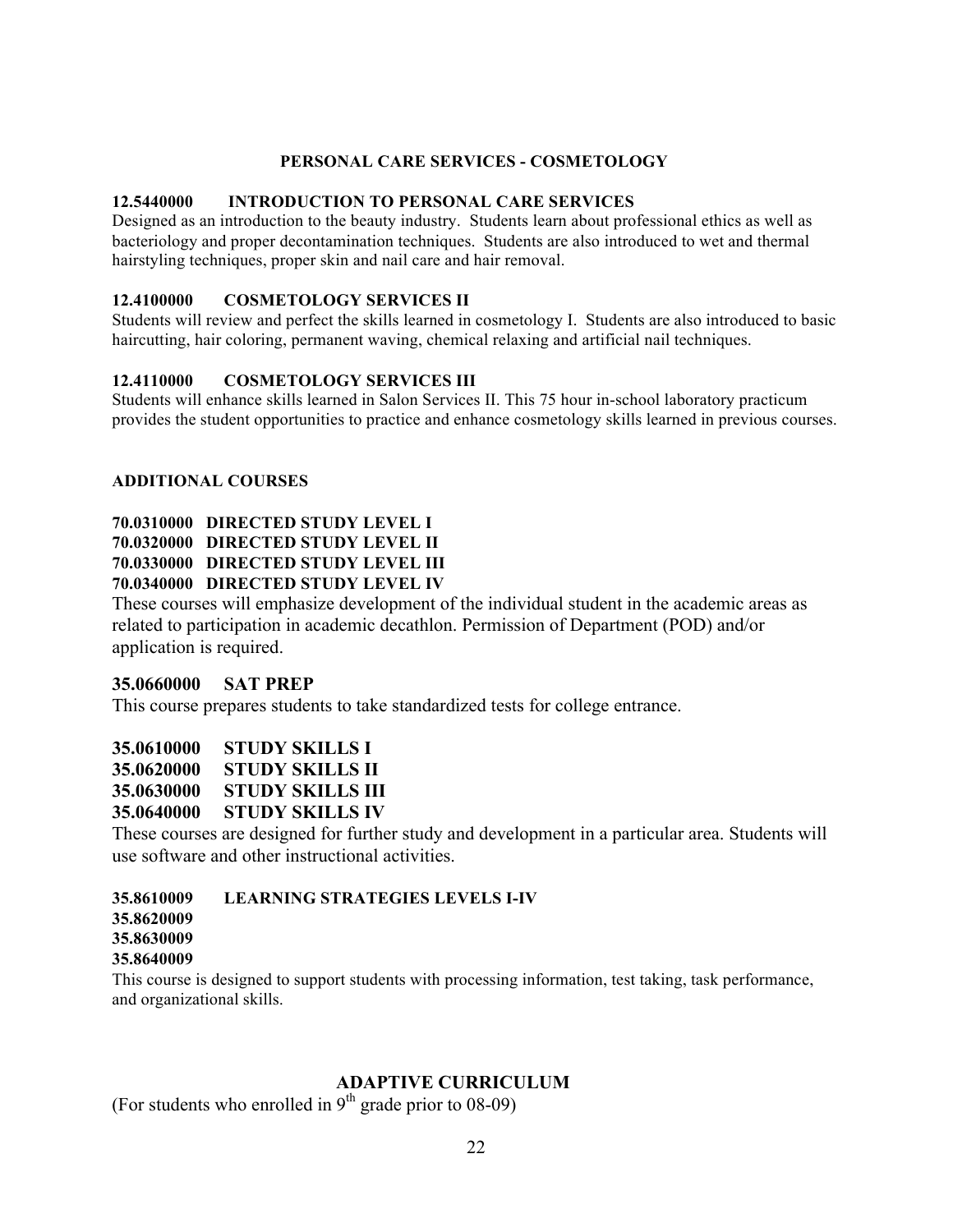## **90.8321000 OCCUPATIONAL GUIDANCE I AND II 90.8322000**

This course is designed to support beginning high school students  $(9^{th}$  or  $10^{th})$  with Life Skills for realistic occupational choices, identifying values necessary for job retention, and realizing social/economic benefits of holding a job. (Can have two sections each year).

# **90.8323000 OCCUPATIONAL VOCATION I AND II**

## **90.8324000**

This course is designed to support students with Life Skills training for identifying occupational abilities, application process, working at a reasonable rate of productivity and speed. For 11th or 12th grade students. (Can have two sections each year)

#### **90.8205000 COMMUNITY BASED INSTRUCTION JOB PLACEMENT 90.8206000 LEVELS I-IV 90.8207000 90.8208000**

This course is designed to support students in job settings and transitions to community settings during the  $11<sup>th</sup>$  and  $12<sup>th</sup>$  grade year in preparation for completion of a prescribed IEP course of study.

## **EOC Course Test-Out Option**

Beginning in school year 2013-14, Walton County School District will award units of high school credit to students who achieve "distinguished" level (92 or above) on the state designated End of Course Test taken prior to the course. This method of earning course credit is referred to hereinafter as "testing out".

A student may test-out of any course with an associated EOC.

A student may earn up to 3 credits though testing out.

A student who is currently enrolled or has previously enrolled in a higher-level course may not attempt to earn credit by testing-out.

Students must meet the following requirements for earning course credit through testing out:

-not currently or previously enrolled in the course

-have earned a grade of B or better in a content area course that is the same as the content area for which the student is attempting to test-out

-receive teacher recommendation from a teacher in the same content area of the course for which the student is attempting the EOC.

-receive parent/guardian permission if the student is less than 18 years of age

## **Georgia Virtual School and other online learning opportunities**